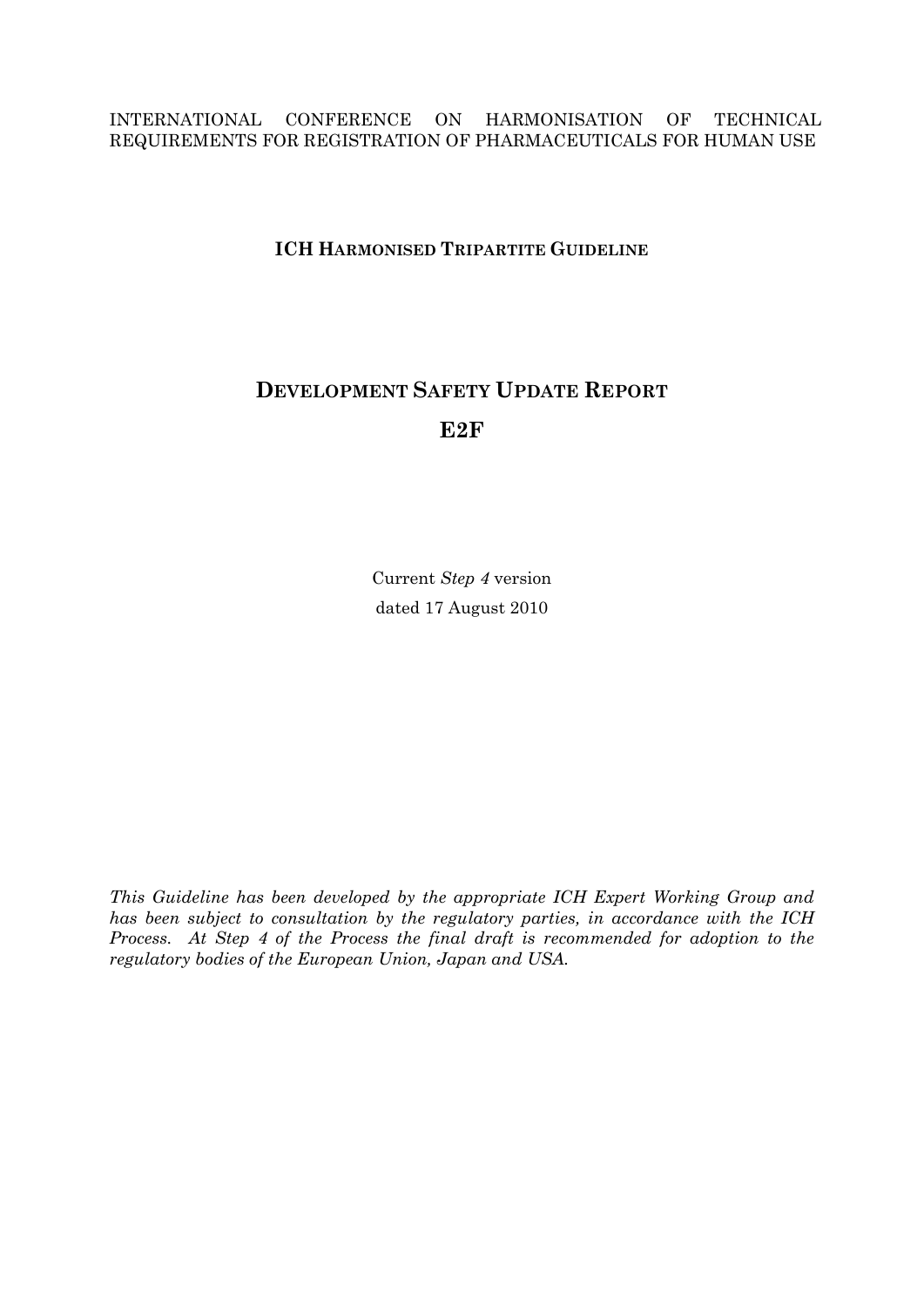# **E2F Document History**

| Code | <b>History</b>                                                                          | Date           |
|------|-----------------------------------------------------------------------------------------|----------------|
| E2F  | Approval by the Steering Committee under Step 2<br>and release for public consultation. | 5 June<br>2008 |

# **Current** *Step 4* **version**

| E2F | Approval by the Steering Committee under Step 4<br>and recommendation for adoption to the three<br>ICH regulatory bodies. | 17 August<br>2010 |
|-----|---------------------------------------------------------------------------------------------------------------------------|-------------------|
|-----|---------------------------------------------------------------------------------------------------------------------------|-------------------|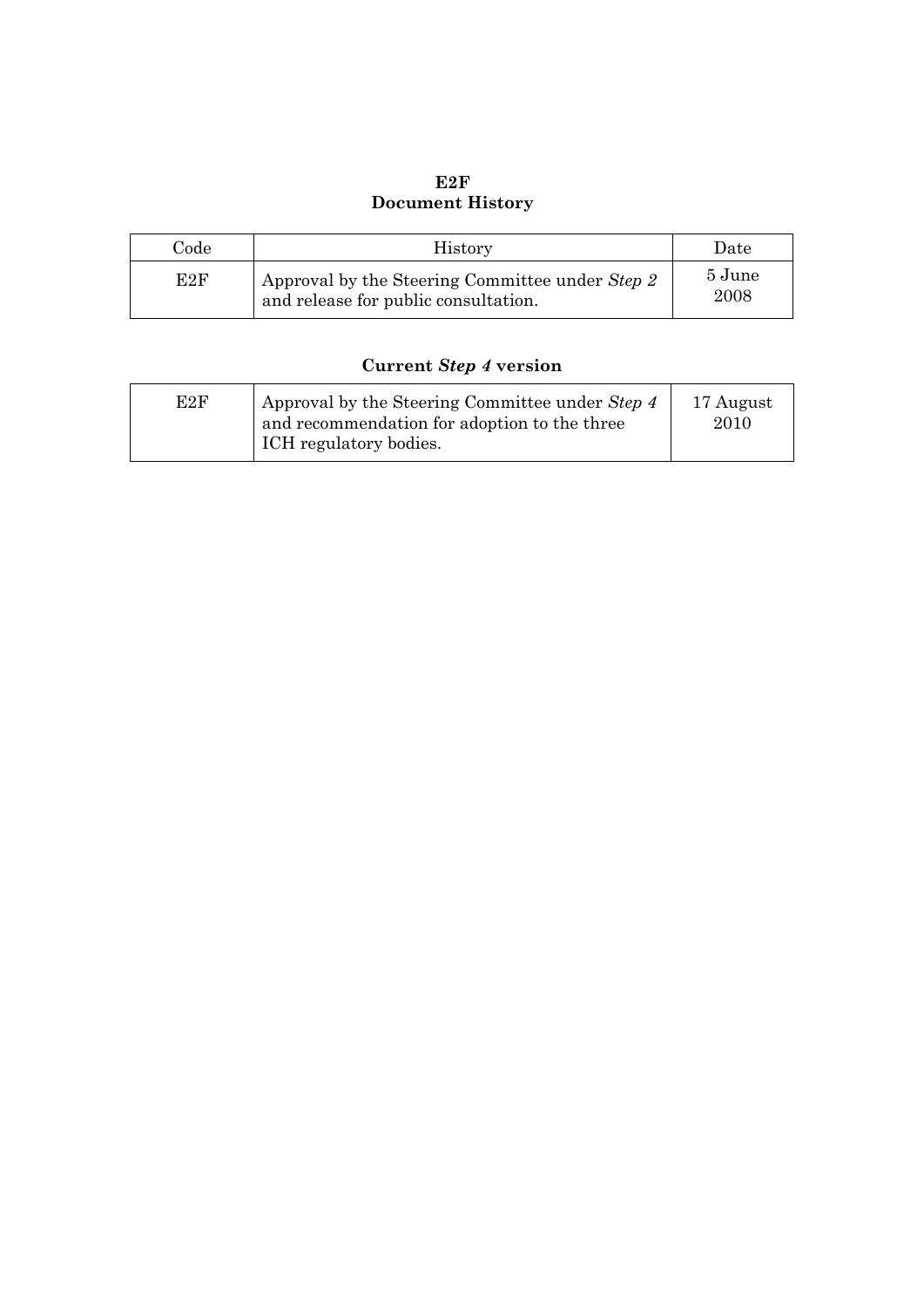# **DEVELOPMENT SAFETY UPDATE REPORT**

# **ICH Harmonised Tripartite Guideline**

Having reached *Step 4* of the ICH Process on 16 August 2010, this guideline is recommended for adoption to the three regulatory parties to ICH

# **TABLE OF CONTENTS**

| 1.  |       |                                                                                  |  |  |  |  |  |  |  |
|-----|-------|----------------------------------------------------------------------------------|--|--|--|--|--|--|--|
| 1.1 |       |                                                                                  |  |  |  |  |  |  |  |
| 1.2 |       |                                                                                  |  |  |  |  |  |  |  |
| 1.3 |       |                                                                                  |  |  |  |  |  |  |  |
| 1.4 |       |                                                                                  |  |  |  |  |  |  |  |
| 1.5 |       |                                                                                  |  |  |  |  |  |  |  |
| 2.  |       |                                                                                  |  |  |  |  |  |  |  |
| 2.1 |       |                                                                                  |  |  |  |  |  |  |  |
| 2.2 |       |                                                                                  |  |  |  |  |  |  |  |
| 2.3 |       |                                                                                  |  |  |  |  |  |  |  |
| 2.4 |       |                                                                                  |  |  |  |  |  |  |  |
|     | 2.4.1 |                                                                                  |  |  |  |  |  |  |  |
|     | 2.4.2 |                                                                                  |  |  |  |  |  |  |  |
| 2.5 |       |                                                                                  |  |  |  |  |  |  |  |
| 2.6 |       |                                                                                  |  |  |  |  |  |  |  |
| 2.7 |       |                                                                                  |  |  |  |  |  |  |  |
|     | 2.7.1 |                                                                                  |  |  |  |  |  |  |  |
|     | 2.7.2 |                                                                                  |  |  |  |  |  |  |  |
| 3.  |       |                                                                                  |  |  |  |  |  |  |  |
| 3.1 |       |                                                                                  |  |  |  |  |  |  |  |
| 3.2 |       |                                                                                  |  |  |  |  |  |  |  |
| 3.3 |       |                                                                                  |  |  |  |  |  |  |  |
| 3.4 |       |                                                                                  |  |  |  |  |  |  |  |
| 3.5 |       | Inventory of Clinical Trials Ongoing and Completed during the Reporting Period 9 |  |  |  |  |  |  |  |
| 3.6 |       |                                                                                  |  |  |  |  |  |  |  |
|     | 3.6.1 | Cumulative Subject Exposure in the Development Programme11                       |  |  |  |  |  |  |  |
|     | 3.6.2 |                                                                                  |  |  |  |  |  |  |  |
| 3.7 |       |                                                                                  |  |  |  |  |  |  |  |
|     | 3.7.1 |                                                                                  |  |  |  |  |  |  |  |
|     | 3.7.2 | Line Listings of Serious Adverse Reactions during the Reporting Period12         |  |  |  |  |  |  |  |
|     | 3.7.3 | Cumulative Summary Tabulations of Serious Adverse Events13                       |  |  |  |  |  |  |  |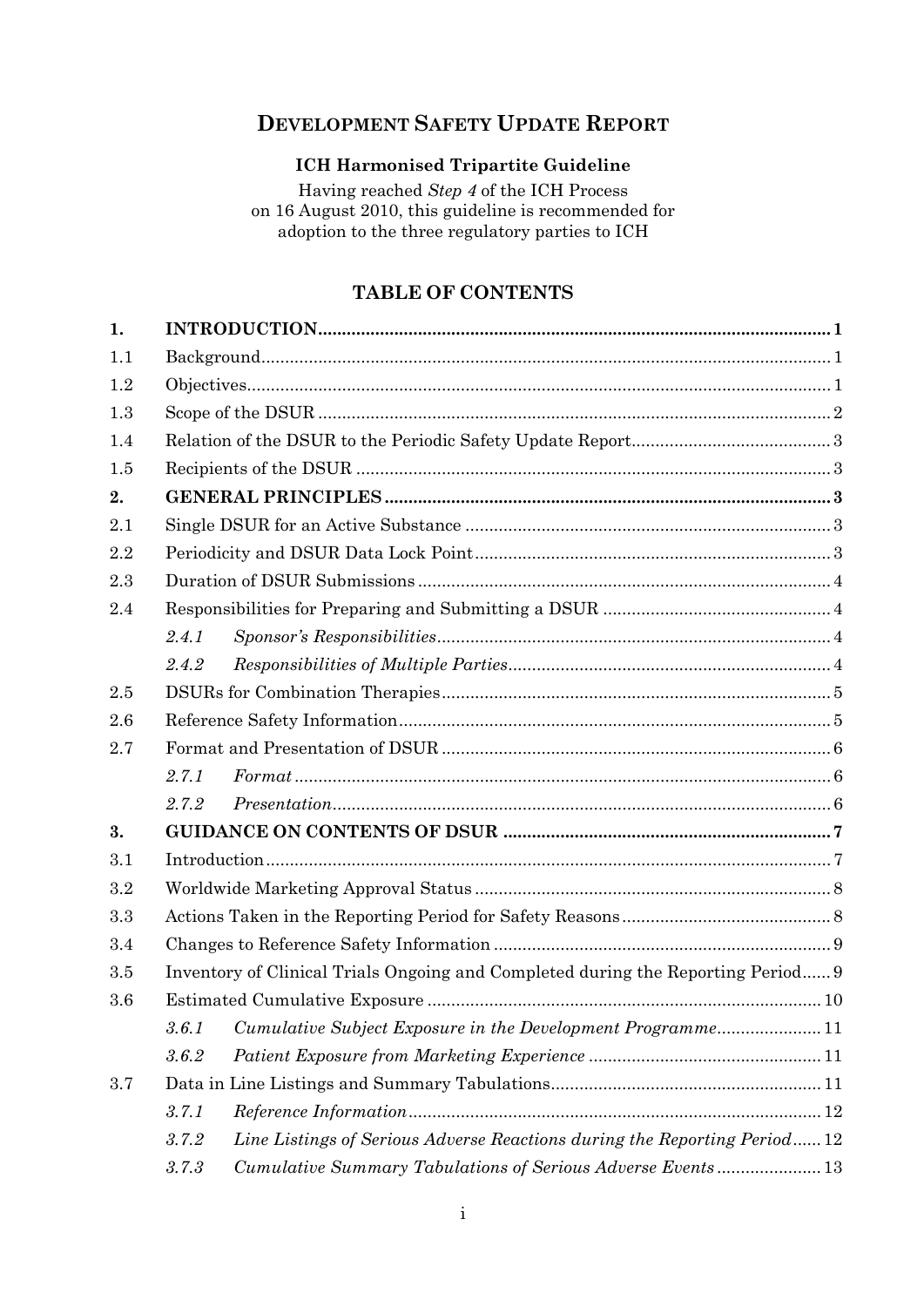| 3.8  | Significant Findings from Clinical Trials during the Reporting Period  13 |                                                                                   |  |  |  |  |
|------|---------------------------------------------------------------------------|-----------------------------------------------------------------------------------|--|--|--|--|
|      | 3.8.1                                                                     |                                                                                   |  |  |  |  |
|      | 3.8.2                                                                     |                                                                                   |  |  |  |  |
|      | 3.8.3                                                                     |                                                                                   |  |  |  |  |
|      | 3.8.4                                                                     |                                                                                   |  |  |  |  |
|      | 3.8.5                                                                     |                                                                                   |  |  |  |  |
| 3.9  |                                                                           |                                                                                   |  |  |  |  |
| 3.10 |                                                                           |                                                                                   |  |  |  |  |
| 3.11 |                                                                           |                                                                                   |  |  |  |  |
| 3.12 |                                                                           |                                                                                   |  |  |  |  |
| 3.13 |                                                                           |                                                                                   |  |  |  |  |
| 3.14 |                                                                           |                                                                                   |  |  |  |  |
| 3.15 |                                                                           |                                                                                   |  |  |  |  |
| 3.16 |                                                                           |                                                                                   |  |  |  |  |
| 3.17 |                                                                           |                                                                                   |  |  |  |  |
| 3.18 |                                                                           |                                                                                   |  |  |  |  |
|      | 3.18.1                                                                    |                                                                                   |  |  |  |  |
|      | 3.18.2                                                                    |                                                                                   |  |  |  |  |
| 3.19 |                                                                           |                                                                                   |  |  |  |  |
| 3.20 |                                                                           |                                                                                   |  |  |  |  |
| 4.   |                                                                           |                                                                                   |  |  |  |  |
|      |                                                                           |                                                                                   |  |  |  |  |
|      |                                                                           | APPENDIX B – Examples of Tables and Table Headings for Clinical Trial Listings 23 |  |  |  |  |
|      |                                                                           |                                                                                   |  |  |  |  |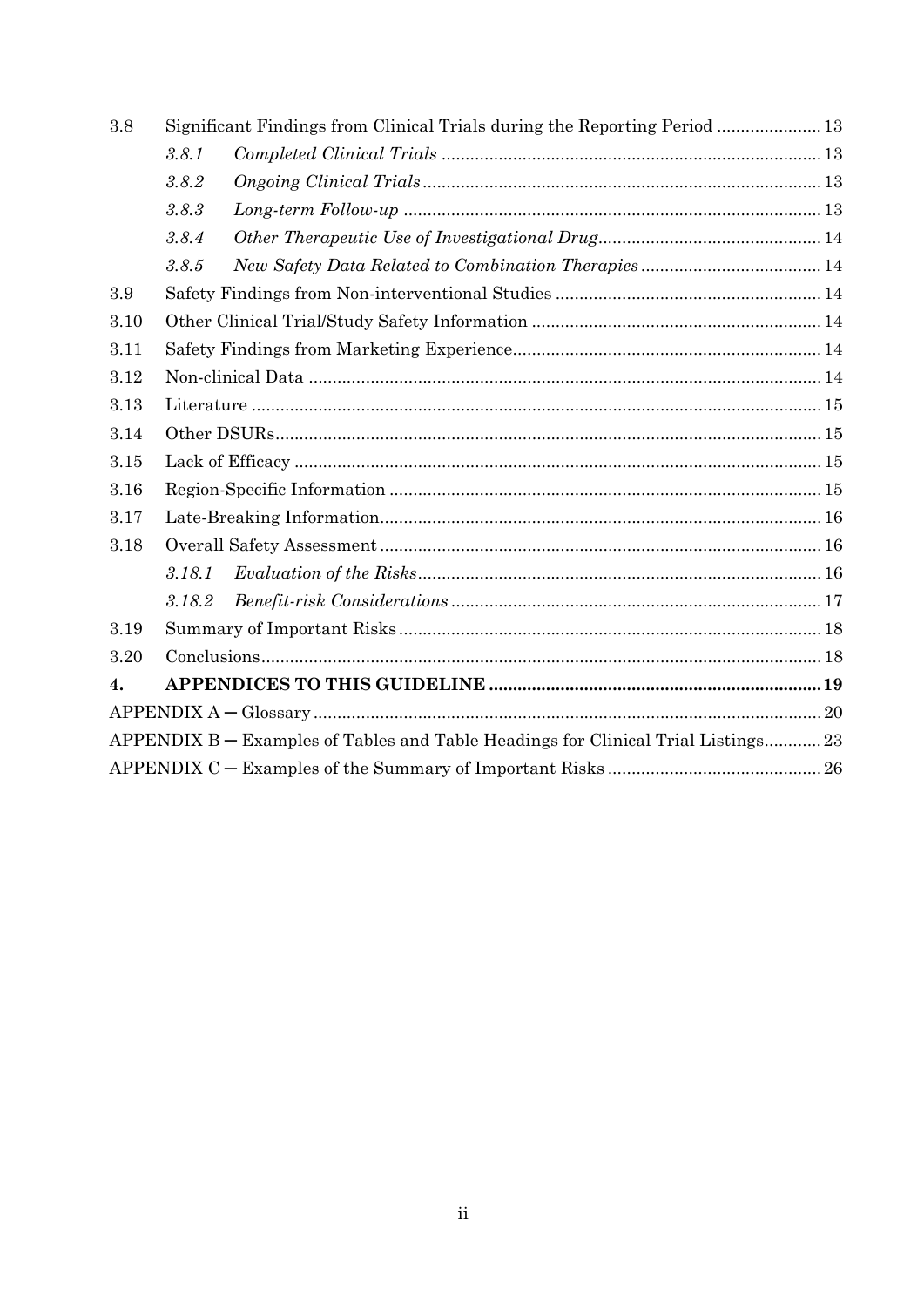# **DEVELOPMENT SAFETY UPDATE REPORT**

## <span id="page-4-0"></span>**1. INTRODUCTION**

The Development Safety Update Report (DSUR) proposed in this guideline is intended to be a common standard for periodic reporting on drugs under development (including marketed drugs that are under further study) among the ICH regions. US and EU regulators consider that the DSUR, submitted annually, would meet national and regional requirements currently met by the US IND Annual Report and the EU Annual Safety Report, respectively, and can therefore take the place of these existing reports.**[1](#page-4-1)** This guideline defines the recommended content and format of a DSUR and provides an outline of points to be considered in its preparation and submission.

Definitions of the technical terms used in the guideline are included in a glossary (Appendix A); the first mention of a term in the guideline is identified with an asterisk (\*).

#### **1.1 Background**

During the clinical development of an investigational drug,\***[2](#page-4-2)** periodic analysis of safety information is crucial to the ongoing assessment of risk to trial subjects.**[3](#page-4-3),[4](#page-4-4)** It is also important to inform regulators and other interested parties (e.g., ethics committees) at regular intervals about the results of such analyses and the evolving safety profile of an investigational drug, and apprise them of actions proposed or being taken to address safety concerns. Currently, laws and regulations of some ICH countries and regions require submission of a periodic report to regulatory authorities to provide this information. However, significant differences in the content, format and timing of these reports highlight the importance of a common standard report in promoting consistency and enhancing efficiency. Some national and regional laws and regulations also require a periodic report that describes the status of ongoing individual investigations, manufacturing changes, and overall development status and plans. To be broadly useful, the DSUR should also include this information, in addition to safety-related information. The harmonisation of the content, format, and timing of periodic safety reports will help to ensure that regulators in the three ICH regions receive a uniform, high-quality, comprehensive report.

#### **1.2 Objectives**

 $\overline{a}$ 

The main objective of a DSUR is to present a comprehensive, thoughtful annual review and evaluation of pertinent safety information collected during the reporting period related to a drug under investigation, whether or not it is marketed, by: (1) examining whether the information obtained by the sponsor during the reporting period is in accord with previous knowledge of the investigational drug's safety; (2) describing new safety issues that could have an impact on the protection of clinical trial subjects; (3) summarising the current understanding and management of identified and potential

<span id="page-4-1"></span>**<sup>1</sup>** Japan will consider existing regulations on periodic safety reporting in implementing the DSUR.

<span id="page-4-2"></span>**<sup>2</sup>** The term "investigational drug" is used in this guideline to indicate only the experimental product under study or development.

<span id="page-4-3"></span>**<sup>3</sup>** For detailed discussion see: The Development Safety Update Report (DSUR): Harmonizing the Format and Content for Periodic Safety Reporting During Clinical Trials: Report of CIOMS Working Group VII, Geneva 2007.

<span id="page-4-4"></span>**<sup>4</sup>** ICH Topic E6 (R1). Guideline for Good Clinical Practice. <http://www.ich.org/LOB/media/MEDIA482.pdf>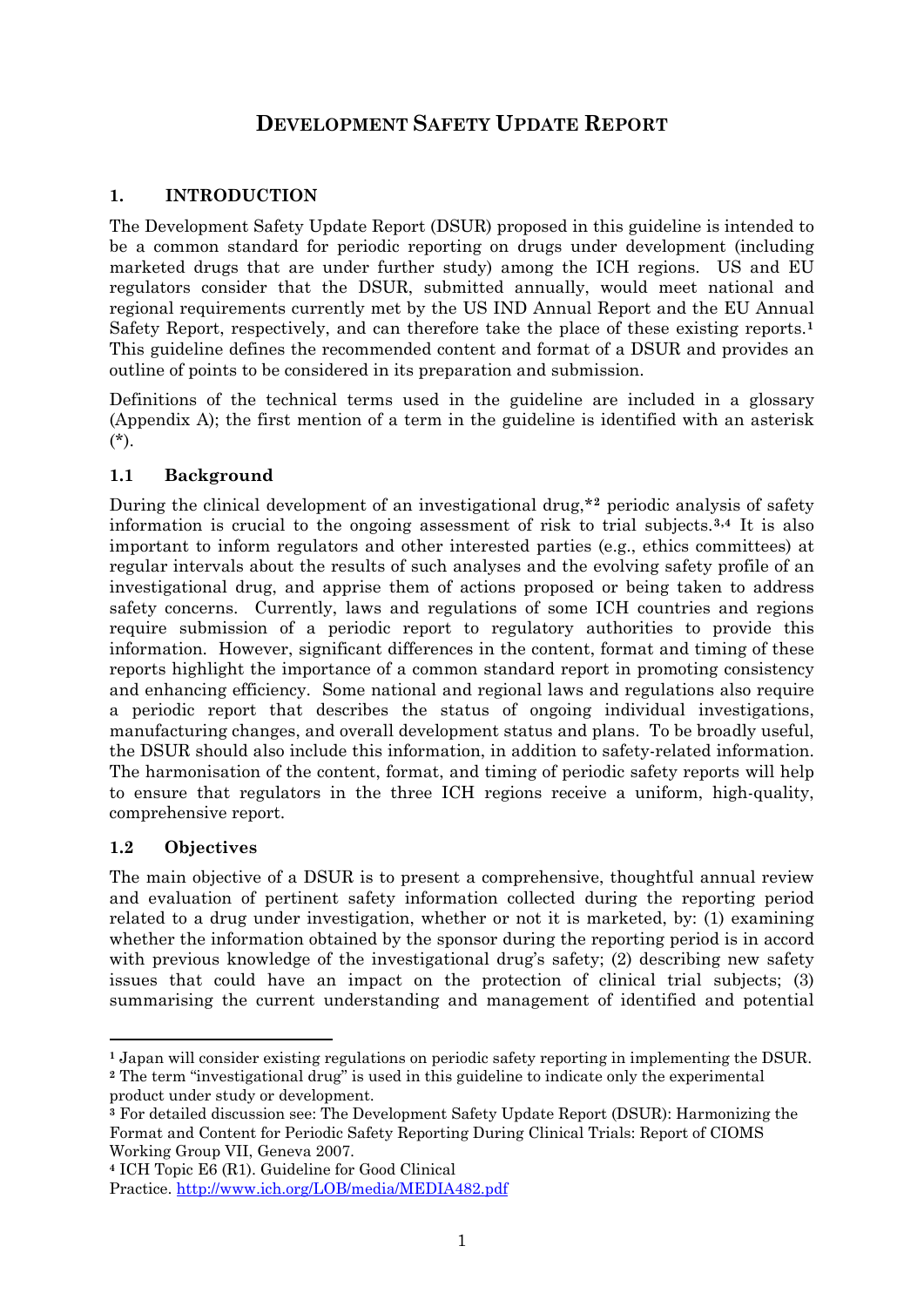<span id="page-5-0"></span>risks;\* and (4) providing an update on the status of the clinical investigation/development programme and study results.

A DSUR should be concise and provide information to assure regulators that sponsors are adequately monitoring and evaluating the evolving safety profile of the investigational drug. All safety issues discovered during the reporting period should be discussed in the text of the DSUR; however, it should not be used to provide the initial notification of significant new safety information or provide the means by which new safety issues are detected.

#### **1.3 Scope of the DSUR**

The main focus of the DSUR is data and findings from interventional clinical trials<sup>\*</sup> (hereafter referred to as "clinical trials") of drugs and biologicals that are under investigation, whether or not they have a marketing approval. Because clinical development of a drug frequently continues following marketing approval,<sup>[5](#page-5-0)</sup> relevant information from post-marketing studies should also be included in the DSUR. The DSUR should concentrate primarily on the investigational drug, providing information on comparators only where relevant to the safety of trial subjects.

The DSUR should provide safety information from all ongoing clinical trials and other studies that the sponsor is conducting or has completed during the review period including:

- Clinical trials using an investigational drug (i.e., human pharma[co](#page-5-0)logy, therapeutic exploratory and therapeutic confirmatory trials  $[Phase I - III]$ ;<sup>[6](#page-5-0)</sup>
- Clinical trials conducted using marketed drugs in approved indications (i.e., therapeutic use trials (Phase IV));
- Therapeutic use of an investigational drug (e.g., expanded access programmes, compassionate use programmes, particular patient use, single patient INDs, and treatment INDs); and
- Clinical trials conducted to support changes in the manufacturing process of medicinal products.

The DSUR should also include significant other findings pertinent to the safety of the investigational drug, including findings from:

- Observational or epidemiological studies;
- Non-clinical studies (toxicological and *in vitro* studies);
- Related DSURs, if applicable to the investigational drug;
- Manufacturing or microbiological changes;
- Studies recently published in the literature;
- Clinical trials with results indicating lack of efficacy that could have a direct impact on subject safety (e.g., worsening of the underlying condition if the indication is serious or life-threatening);
- Any other source of relevant safety findings for products in the same therapeutic class;

 $\overline{a}$ **<sup>5</sup>** For the purposes of this document, we use the term "authorisation/authorised" to refer to approvals of clinical trials, and "approved/marketing approval" to refer to marketing authorisations.

**<sup>6</sup>** For classification of clinical trials see ICH E8 General Considerations for Clinical Trials. Current *Step 5,* 17 July 1997. <http://www.ich.org/LOB/media/MEDIA484.pdf>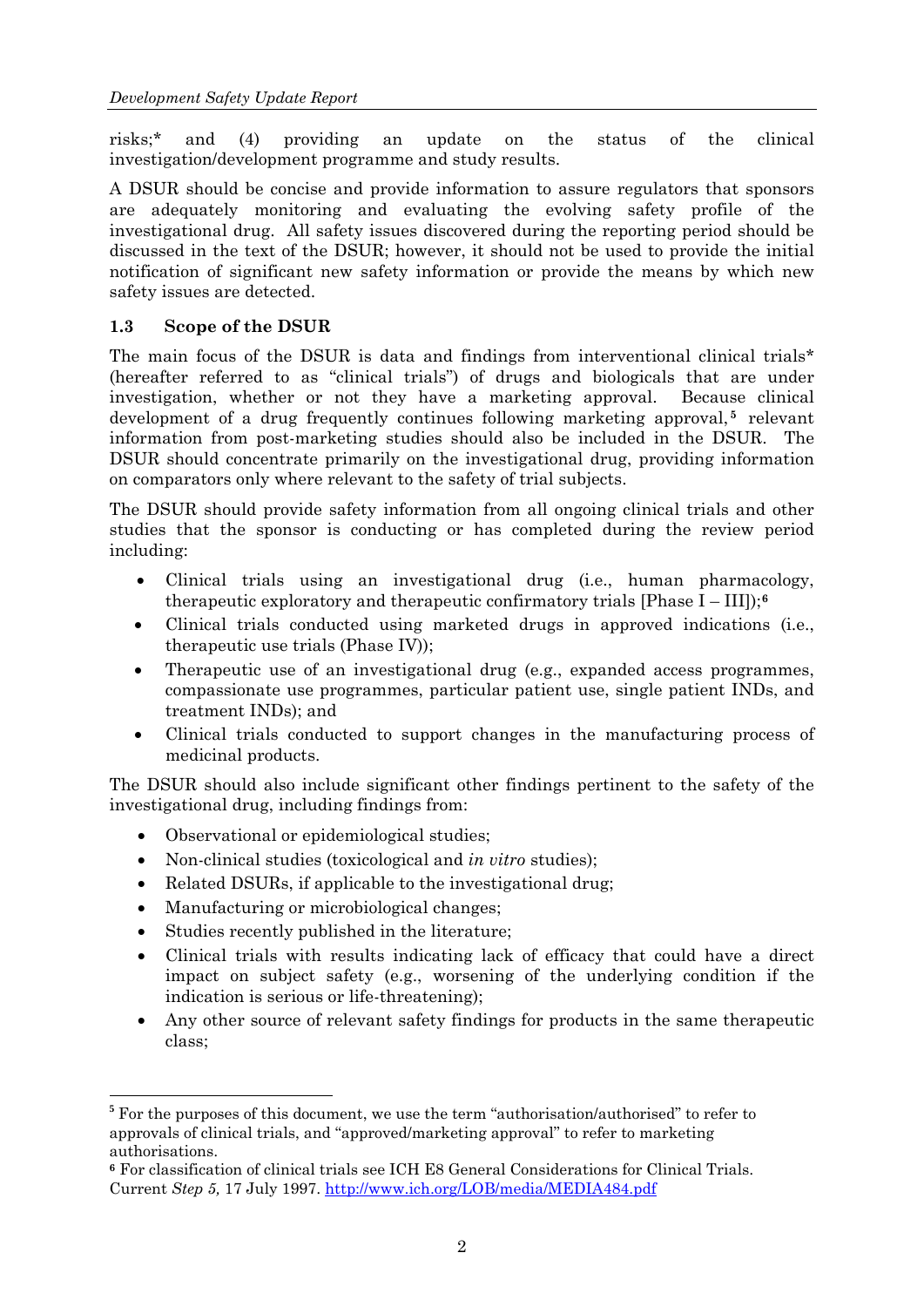<span id="page-6-0"></span>• Clinical trials conducted by a co-development partner, if permitted by the contractual agreement.

# **1.4 Relation of the DSUR to the Periodic Safety Update Report**

At present, some ICH countries and regions accept submission of a Periodic Safety Update Report (PSUR) to fulfil national and regional requirements for periodic reporting on the safety of approved drugs. Although the focus of the DSUR is on investigational drugs, there can be overlap between the content of the DSUR and PSUR, and some repetition is expected. For example, information from marketing experience (reported in the PSUR) might be relevant to clinical development, and therefore reported in the DSUR. Safety findings from clinical trials conducted using marketed drugs would be included in the DSUR, but would also be pertinent to post-marketing safety and would be reported in the PSUR. Both the DSUR and PSUR should be comprehensive and stand alone as they focus on different subject matter and have differing periodicities and recipients.

## **1.5 Recipients of the DSUR**

The DSUR is intended to serve as an annual report to regulatory authorities. Where national or regional laws or regulations require submission of an annual safety report on an investigational drug to ethics committees/institutional review boards, the DSUR Executive Summary might be appropriate, supplemented with line listings of serious adverse reactions**[7](#page-6-0)** (SARs) as warranted.

#### **2. GENERAL PRINCIPLES**

 $\overline{a}$ 

#### **2.1 Single DSUR for an Active Substance**

In order to promote a comprehensive analysis and presentation of the safety profile of the investigational drug, a sponsor should prepare a single DSUR with data pertinent to all dosage forms and strengths, all indications, and all patient populations under study with the investigational drug, wherever feasible. If this is not possible (e.g., when the data are not available to the sponsor), an explanation should be provided in the introduction section of the DSUR.

If more than one sponsor is involved in drug development, particularly in a codevelopment or other contractual agreement, a single DSUR can be submitted (see Section 2.4.2).

## **2.2 Periodicity and DSUR Data Lock Point\***

The "Development International Birth Date"\* (DIBD) is used to determine the start of the annual period for the DSUR. This date is the sponsor's first authorisation to conduct a clinical trial in any country worldwide. The start of the annual period for the DSUR is the month and date of the DIBD.

When the sponsor's first clinical trial is conducted in a country without a formal authorisation process, the sponsor should designate an appropriate date linked to the commencement of the first clinical trial. Where clinical trials are ongoing in one country and are later initiated in another country, the original DIBD should be maintained and used for all countries in preparing the DSUR.

**<sup>7</sup>** "Serious adverse reaction," "serious adverse event" and "adverse drug reaction" are defined in ICH E2A Clinical Safety Data Management: Definitions and Standards for Expedited Reporting. October 1994.<http://www.ich.org/LOB/media/MEDIA436.pdf>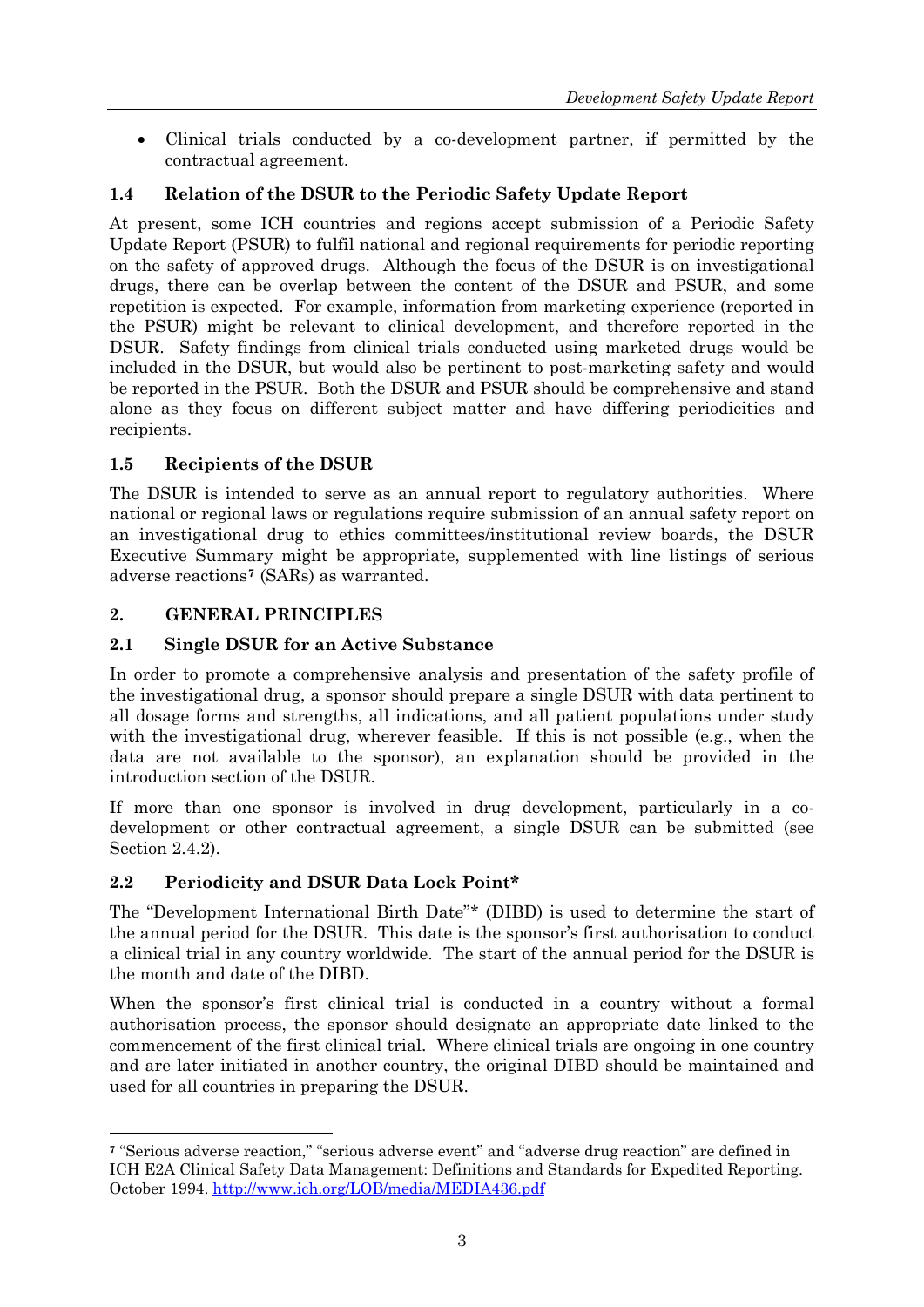<span id="page-7-0"></span>The data lock point of the DSUR should be the last day of the one-year reporting period. For administrative convenience, if desired by the sponsor, the data lock point of the DSUR can be designated as the last day of the month prior to the month of the DIBD.

When clinical development of a drug continues following a marketing approval in any country worldwide, both a PSUR and a DSUR should be submitted as specified by national or regional laws or regulations. If desired by the sponsor, a DSUR can be prepared based on the PSUR International Birth Date (IBD) so that the DSUR and the PSUR can be synchronised. In synchronising the data lock points for the DSUR and PSUR, the period covered by the next DSUR should be no longer than one year.

The DSUR should be submitted to all concerned regulatory authorities no later than 60 calendar days after the DSUR data lock point.

## **2.3 Duration of DSUR Submissions**

DSURs should continue to be submitted for as long as indicated by national or regional laws or regulations.**[8](#page-7-0)** When submission of an annual report is no longer required in an individual country or region, the sponsor should indicate that the final DSUR serves as the last annual report for the investigational drug in that country or region. The sponsor should also indicate whether or not clinical trials are continuing elsewhere.

## **2.4 Responsibilities for Preparing and Submitting a DSUR**

#### *2.4.1 Sponsor's responsibilities*

 $\overline{a}$ 

The sponsor\* of a clinical trial is considered responsible for the preparation, content and submission of a DSUR. The sponsor can delegate the preparation of the DSUR to a third party (e.g., a contract research organisation).

In situations where the sponsor does not have access to the information to be included in specific sections (e.g., sponsor-investigators\* might not have information on manufacturing issues, non-clinical data, and marketing status), this should be stated in the DSUR.

## *2.4.2 Responsibilities of Multiple Parties*

When there is more than one sponsor of a clinical trial or drug development programme, the parties should arrange to prepare a single DSUR, if possible. This includes situations where a sponsor is in a formal co-development or licensing relationship with one or more partners, or where individual clinical trials or a drug development programme involve collaboration with public or private institutions, business partners, or other parties. Written agreements should be in place specifying how data will be exchanged and detailing the responsibilities for preparation and submission of the DSUR.

When a single DSUR cannot be arranged, multiple sponsors can agree to prepare separate DSURs for the same investigational drug. This can occur where different indications, routes of administration, or formulations are being investigated by different parties. In this situation, the rationale for separate DSURs should be provided in each report.

**<sup>8</sup>** For example, in the US, sponsors might keep an IND open even if no clinical trials are ongoing or planned. Annual reports are submitted for as long as the IND remains open.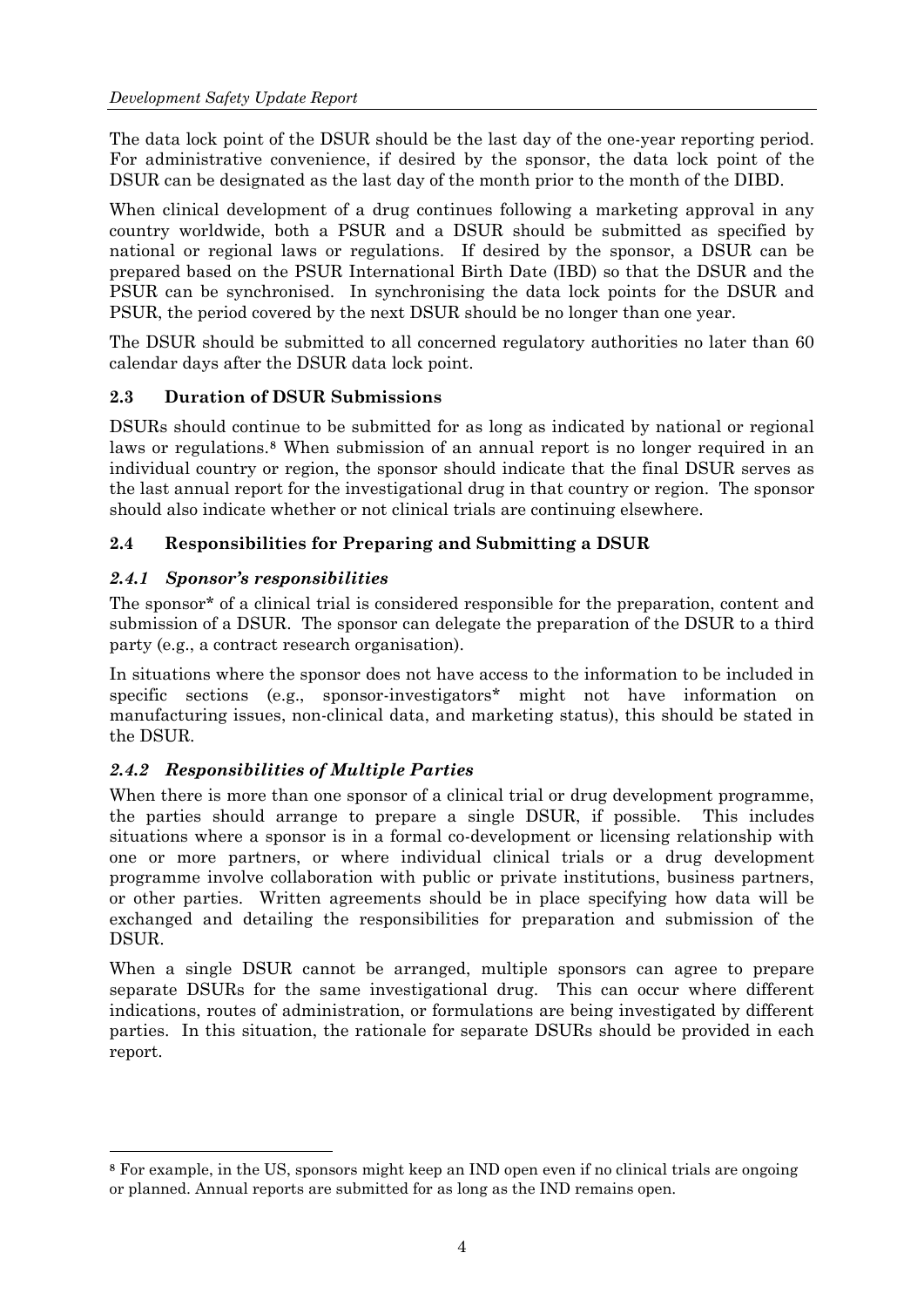# <span id="page-8-0"></span>**2.5 DSURs for Combination Therapies**

Given the potential complexities of clinical development involving combination therapies, it is not possible to provide guidance that addresses all such situations. The sponsor should select the most appropriate option based on judgement, taking into account patient population, indication, formulation, etc., as well as the circumstances in which the clinical trials are being conducted and national or regional laws or regulations. The rationale for this decision should be provided in the report.

In general, a single DSUR should be prepared for clinical trials involving a fixed combination product (i.e., a product consisting of at least two active ingredients in a fixed dose that is administered in a single dosage form). If the sponsor is also conducting clinical trials with individual component(s) of the fixed combination product, separate DSUR(s) should be submitted for each component. Relevant findings from each DSUR should be summarised in Section 8.5 of the other DSUR(s).

For trials involving multi-drug therapy, i.e., combinations of drugs that are not fixed, the sponsor can prepare either:

- (1) A DSUR for the multi-drug therapy, or
- (2) DSUR(s) for one or more of the individual components; in this case information on the multi-drug therapy trials can be included in the DSURs of one or all of the components.

The following table provides examples of strategies for preparation of DSURs for multidrug therapies.

| Multi-drug therapy used in<br>clinical trial(s) | <b>DSUR</b>                                  |
|-------------------------------------------------|----------------------------------------------|
|                                                 | Either a single DSUR focusing on $(A+X+Y+Z)$ |
| Investigational drug $(A)$ +                    | or                                           |
| marketed drug(s) $(X, Y, Z)$                    | A single DSUR focusing on (A)                |
|                                                 | including data on the multi-drug therapy     |
|                                                 | Either a single DSUR focusing on $(A + B)$   |
|                                                 | or                                           |
| Two investigational drugs $(A) + (B)$           | Two separate DSURs (A) and (B), each         |
|                                                 | including data on the multi-drug therapy     |
| Two (or more) marketed drugs as                 |                                              |
| an investigational drug                         | A single DSUR focusing on the multi-drug     |
| combination $(X, Y, Z)$                         | therapy $(X + Y + Z)$                        |

## **2.6 Reference Safety Information**

 $\overline{a}$ 

The Investigator's Brochure (IB) in effect at the start of the reporting period should serve as the reference safety information to determine whether the information received during the reporting period remains consistent with previous knowledge of the safety profile of the investigational drug. Section 7.1 of the DSUR should clearly indicate the version number and date of the IB used for this purpose. When an IB is not required by national or regional laws or regulations, the applicable national or regional product label**[9](#page-8-0)** should serve as the reference safety information.

Usually, a single document should serve as the reference safety information. However, in certain circumstances, it might be appropriate to use more than one reference

**<sup>9</sup>** In the EU this would be the Summary of Product Characteristics (SmPC); in Japan this would be the Japanese Package Insert; and in the US this would be the US Package Insert.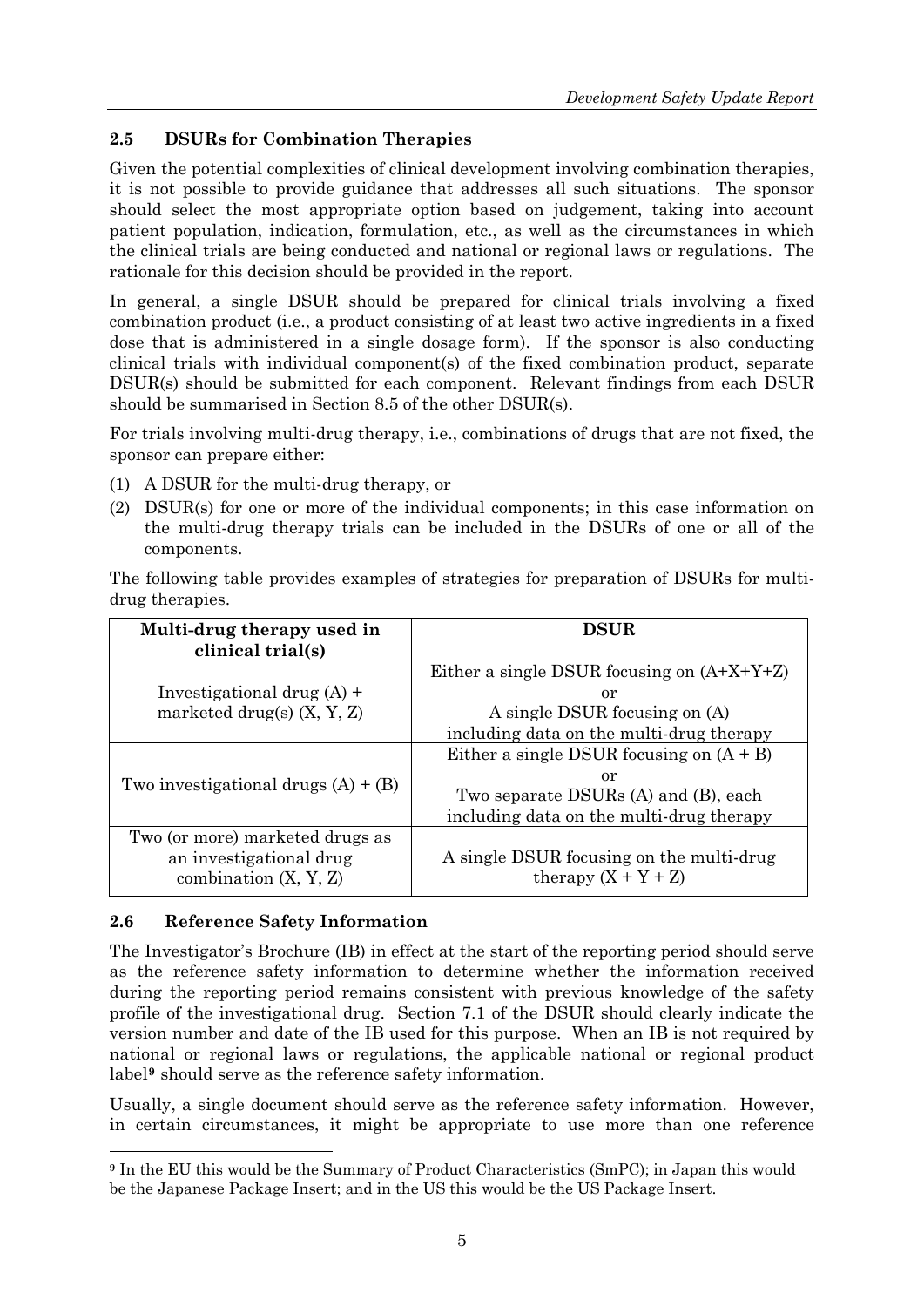<span id="page-9-0"></span>document to support the DSUR (e.g., for a DSUR providing information on an investigational drug used in combination and as monotherapy).

If the IB has been revised during the reporting period and not previously submitted to the relevant regulatory authority, the sponsor should provide a copy of the current version of the IB as an attachment to the DSUR.

## **2.7 Format and Presentation of DSUR**

#### *2.7.1 Format*

The recommended format and content of the DSUR, including table of contents, section numbering, and content of each section, is outlined below. For each heading where information is available, the information should be presented concisely; when no information is available or a DSUR section is not applicable, this should be stated.

If a sponsor intends to submit a DSUR in eCTD format, the sponsor should consult with the relevant regulatory authority regarding the appropriate placement of the DSUR in the eCTD structure.

#### *2.7.2 Presentation*

The recommended table of contents, including section numbering, for the DSUR is provided below:

Title Page

Executive Summary

Table of Contents

- 1. Introduction
- 2. Worldwide Marketing Approval Status
- 3. Actions Taken in the Reporting Period for Safety Reasons
- 4. Changes to Reference Safety Information
- 5. Inventory of Clinical Trials Ongoing and Completed during the Reporting Period
- 6. Estimated Cumulative Exposure
	- 6.1 Cumulative Subject Exposure in the Development Programme
	- 6.2 Patient Exposure from Marketing Experience
- 7. Data in Line Listings and Summary Tabulations
	- 7.1 Reference Information
	- 7.2 Line Listings of Serious Adverse Reactions during the Reporting Period
	- 7.3 Cumulative Summary Tabulations of Serious Adverse Events
- 8. Significant Findings from Clinical Trials during the Reporting Period
	- 8.1 Completed Clinical Trials
	- 8.2 Ongoing Clinical Trials
	- 8.3 Long-term Follow-up
	- 8.4 Other Therapeutic Use of Investigational Drug
	- 8.5 New Safety Data Related to Combination Therapies
- 9. Safety Findings from Non-interventional Studies
- 10. Other Clinical Trial/Study Safety Information
- 11. Safety Findings from Marketing Experience
- 12. Non-clinical Data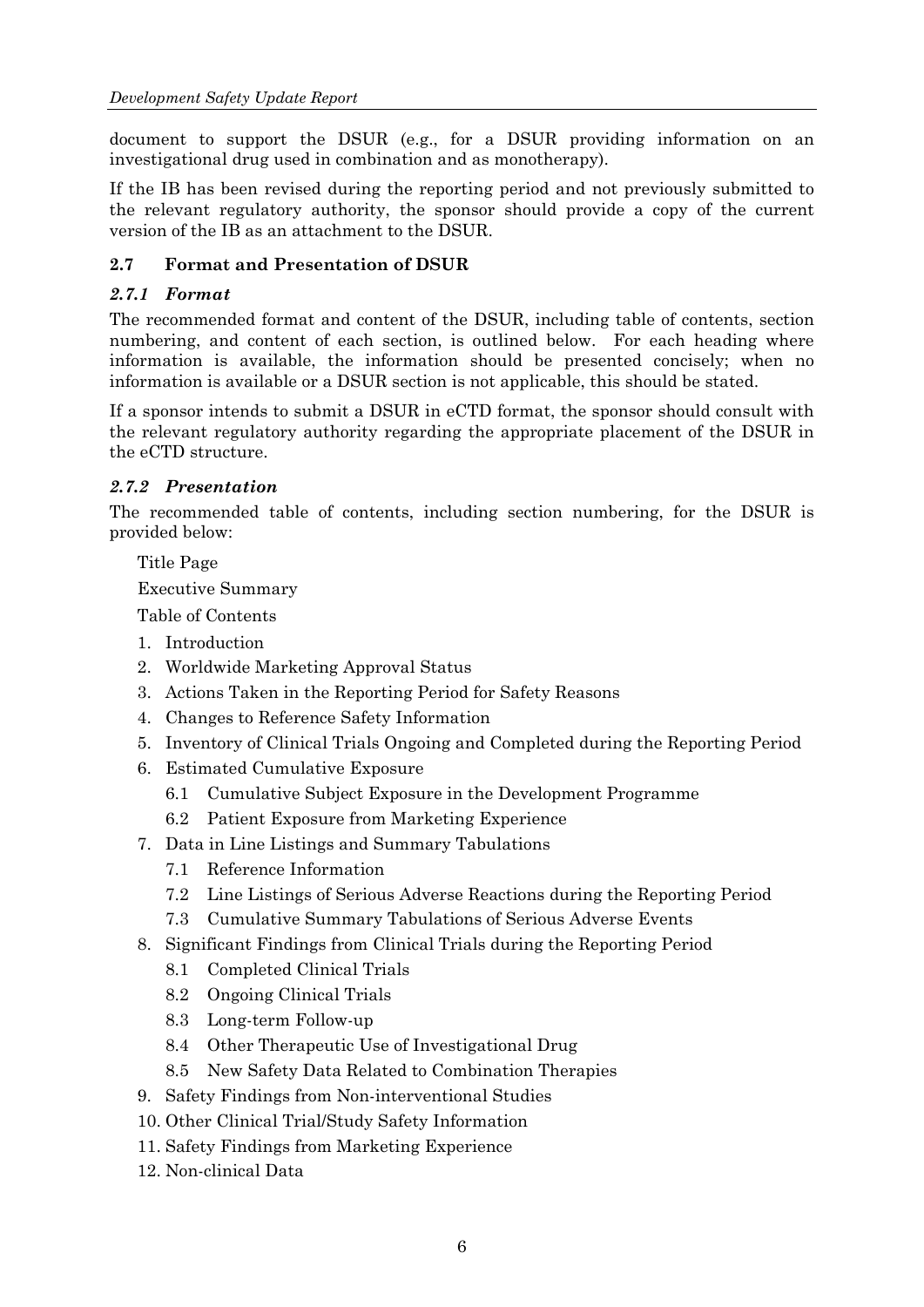- <span id="page-10-0"></span>13. Literature
- 14. Other DSURs
- 15. Lack of Efficacy
- 16. Region-Specific Information
- 17. Late-Breaking Information
- 18. Overall Safety Assessment
	- 18.1. Evaluation of the Risks
	- 18.2 Benefit-risk Considerations
- 19. Summary of Important Risks
- 20. Conclusions

Appendices to the DSUR

# **3. GUIDANCE ON CONTENTS OF DSUR**

All sections should be completed; when no information is available, this should be stated.

## *Title Page*

The title page of the DSUR should include the following information:

- DSUR number (reports should be numbered sequentially);
- Investigational drug(s);
- Reporting period;
- Date of the report;
- Sponsor(s) name(s) and address(es);
- Statement on the confidentiality of the information included in the DSUR;
- A cautionary statement that the DSUR includes unblinded information, if applicable.

## *Executive Summary*

This section should provide a concise summary of the important information contained in the report. Together with the title page, it can serve as a "stand-alone" document suitable for submission to ethics committees and other stakeholders, if required by national or regional laws or regulations. The following information should be included in the Executive Summary:

- Introduction report number and reporting period;
- Investigational drug(s) mode(s) of action, therapeutic class(es), indication(s), dose(s), route(s) of administration, formulation(s);
- Estimated cumulative exposure of clinical trial subjects;
- Marketing approval(s)? (yes/no) If yes, number of countries;
- Summary of overall safety assessment (based on Section 18 of the DSUR);
- Summary of important risks (based on Section 19 of the DSUR);
- Actions taken for safety reasons including significant changes to IB;
- Conclusions.

## *Table of Contents*

## **3.1 Introduction**

This section should include: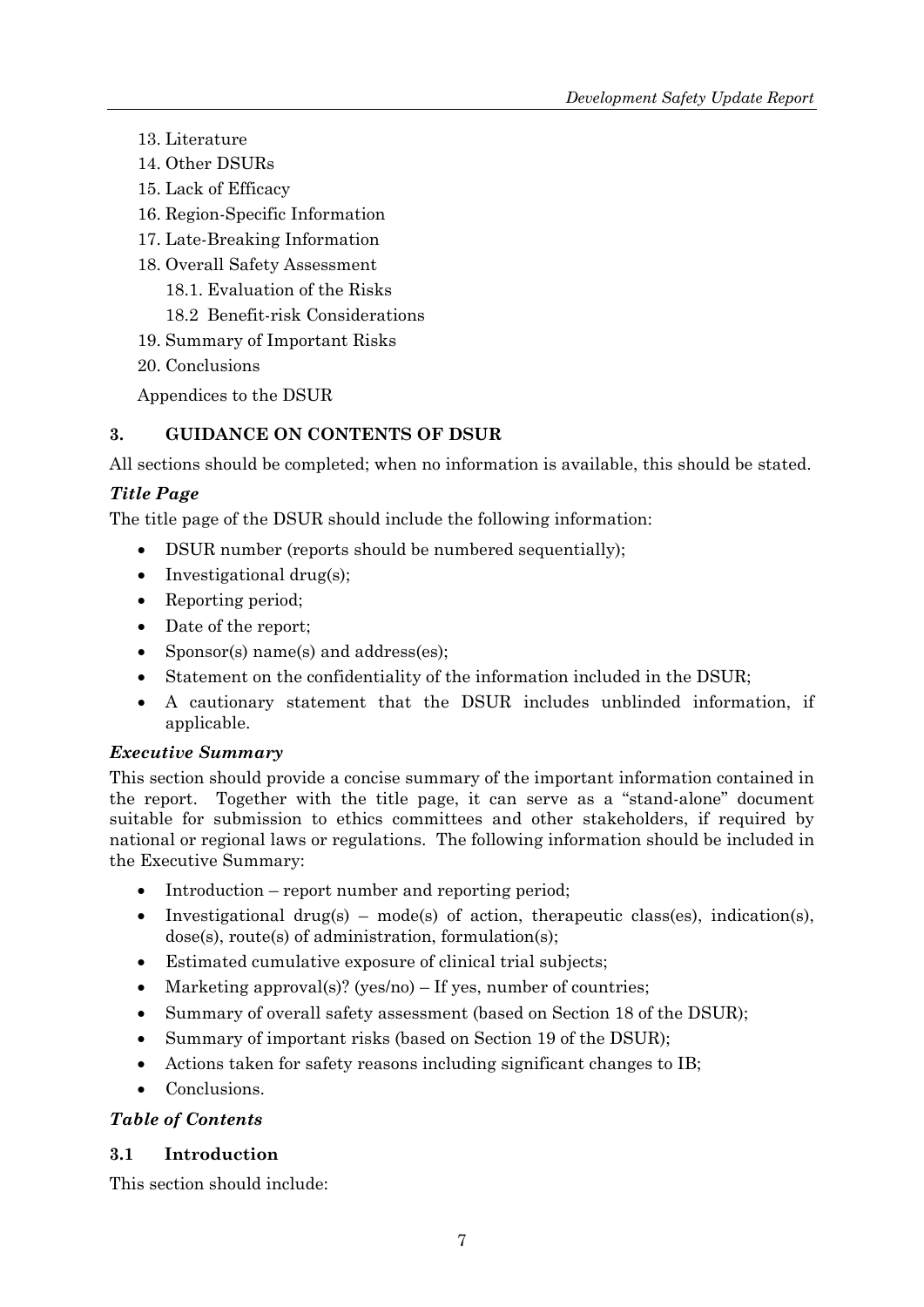- <span id="page-11-0"></span>• DIBD or IBD (as applicable);
- Reporting period and sequential number of the report;
- Investigational drug(s) mode(s) of action, therapeutic class(es), dose(s), route(s) of administration, formulation(s);
- A brief description of the indication(s) and population(s) being studied;
- A short summary of the scope of the clinical trials covered by the report (e.g., all trials with the investigational drug, indication-specific trials, trials with combination products);
- A brief description and explanation of any information that has not been included in the DSUR (e.g., when written agreements with a partner company do not provide for exchange of all safety data);
- The rationale for submission of multiple DSURs for the investigational drug, if applicable.

# **3.2 Worldwide Marketing Approval Status**

This section should provide a brief narrative overview including: date of first approval, indication(s), approved dose(s), and where approved, if applicable.

## **3.3 Actions Taken in the Reporting Period for Safety Reasons**

This section should include a description of significant actions related to safety that have been taken during the reporting period by the sponsor, regulators, data monitoring committees\* (DMC) or ethics committees that had an impact on the conduct of a specific clinical trial(s) or on the overall clinical development programme.\* The reason(s) for each action should be provided if known. Relevant updates to previous actions should also be summarised in this section (e.g., resumption of a clinical trial after suspension).

Changes to the Investigator's Brochure should be discussed separately in the "Changes to Reference Safety Information"; see Section 3.4.

Examples of significant actions taken for safety reasons include:

Actions related to investigational drugs:

- Refusal to authorise a clinical trial for ethical or safety reasons;
- Partial<sup>[10](#page-11-0)</sup> or complete clinical trial suspension or early termination of an ongoing clinical trial because of safety findings or lack of efficacy (see Section 3.15);
- Recall of investigational drug or comparator;
- Failure to obtain marketing approval for a tested indication including voluntary withdrawal of a marketing application;
- Risk management activities, including:
	- o Protocol modifications due to safety or efficacy concerns (e.g., dosage changes, changes in study inclusion/exclusion criteria, intensification of subject monitoring, limitation in trial duration);
	- o Restrictions in study population or indications;
	- o Changes to the informed consent document relating to safety issues;
	- o Formulation changes;

 $\overline{a}$ 

**<sup>10</sup>** "Partial suspension" might include several actions (e.g., suspension of repeat dose studies, but continuation of single dose studies; suspension of trials in one indication, but continuation in another and/or suspension of a particular dosing regimen in a trial but continuation of other doses).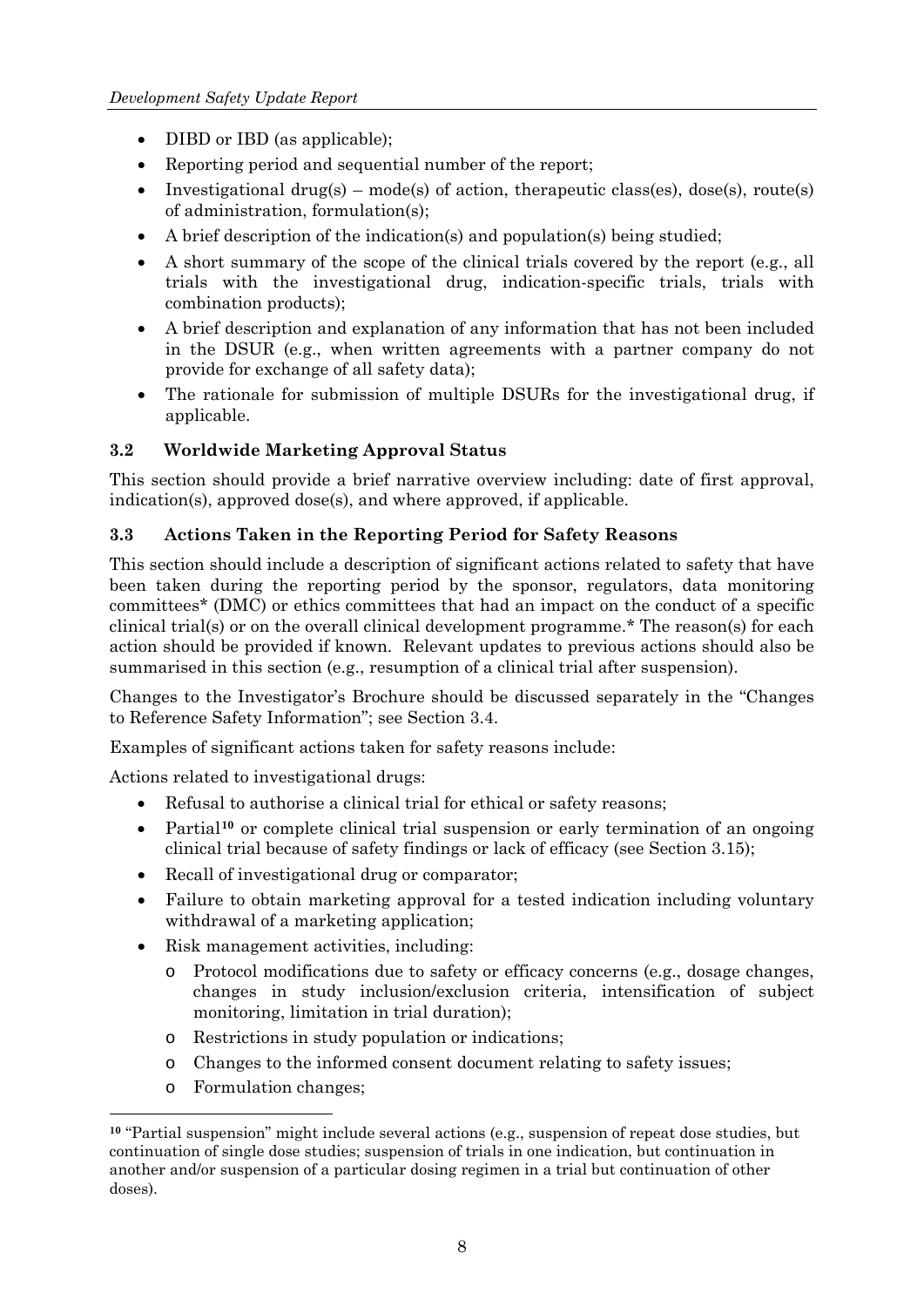- <span id="page-12-0"></span>o Addition by regulators of a special safety-related reporting requirement;
- o Issuance of a communication to investigators or healthcare professionals;
- o Plans for new studies to address safety issues.

Actions related to marketed drugs:

- Failure to obtain a marketing approval renewal;
- Withdrawal or suspension of a marketing approval;
- Risk management activities including:
	- o Significant restrictions on distribution or introduction of other risk minimisation measures;
	- o Significant safety-related changes in labelling documents that could affect the development programme, including restrictions on use or population treated;
	- o Communications to health care professionals;
	- o New post-marketing study requirement(s) imposed by regulators.

This section should also summarise requests from regulatory authority(ies) that place a specific limitation on current or future development (e.g., a request to conduct long-term animal studies before initiating a long-term clinical trial, specification of a maximum dose to be evaluated, a request for specific safety data before initiating trials in paediatric subjects). A cumulative listing of such requests from regulatory authorities should be provided, including any updates if applicable. This can be provided as a table, in an appendix, or in this section.

## **3.4 Changes to Reference Safety Information**

This section should list any significant safety-related changes to the IB or other reference safety information within the reporting period. Such changes might include information relating to exclusion criteria, contraindications, warnings, precautions, serious adverse drug reactions, adverse events of special interest\*, interactions, and any important findings from non-clinical studies (e.g., carcinogenicity studies). Specific information relevant to these changes should be provided in the appropriate sections of the DSUR.

## **3.5 Inventory of Clinical Trials Ongoing and Completed during the Reporting Period**

This section should provide a brief overview of the clinical trials ongoing\* and completed\* by the sponsor in the reporting period, with detailed information presented in a table as an appendix (see examples in Appendix B, Table 1 of this guideline). Separate tables can be provided by indication, formulation, and study population, if appropriate. In addition, where required by national or regional laws or regulations, similar information should be provided for other therapeutic use of an investigational drug in the reporting period. The table(s) should include the following information for each clinical trial:

- Study ID (e.g., protocol number or other identifier);
- Phase  $(I, II, III, or IV)$ ;
- Status:
	- o Ongoing (clinical trial has begun; has begun but is currently on hold; has concluded but clinical study report has not been finalised);
	- o Completed (clinical study report is finalised);
- Countries/regions where there is at least one investigational site for the protocol;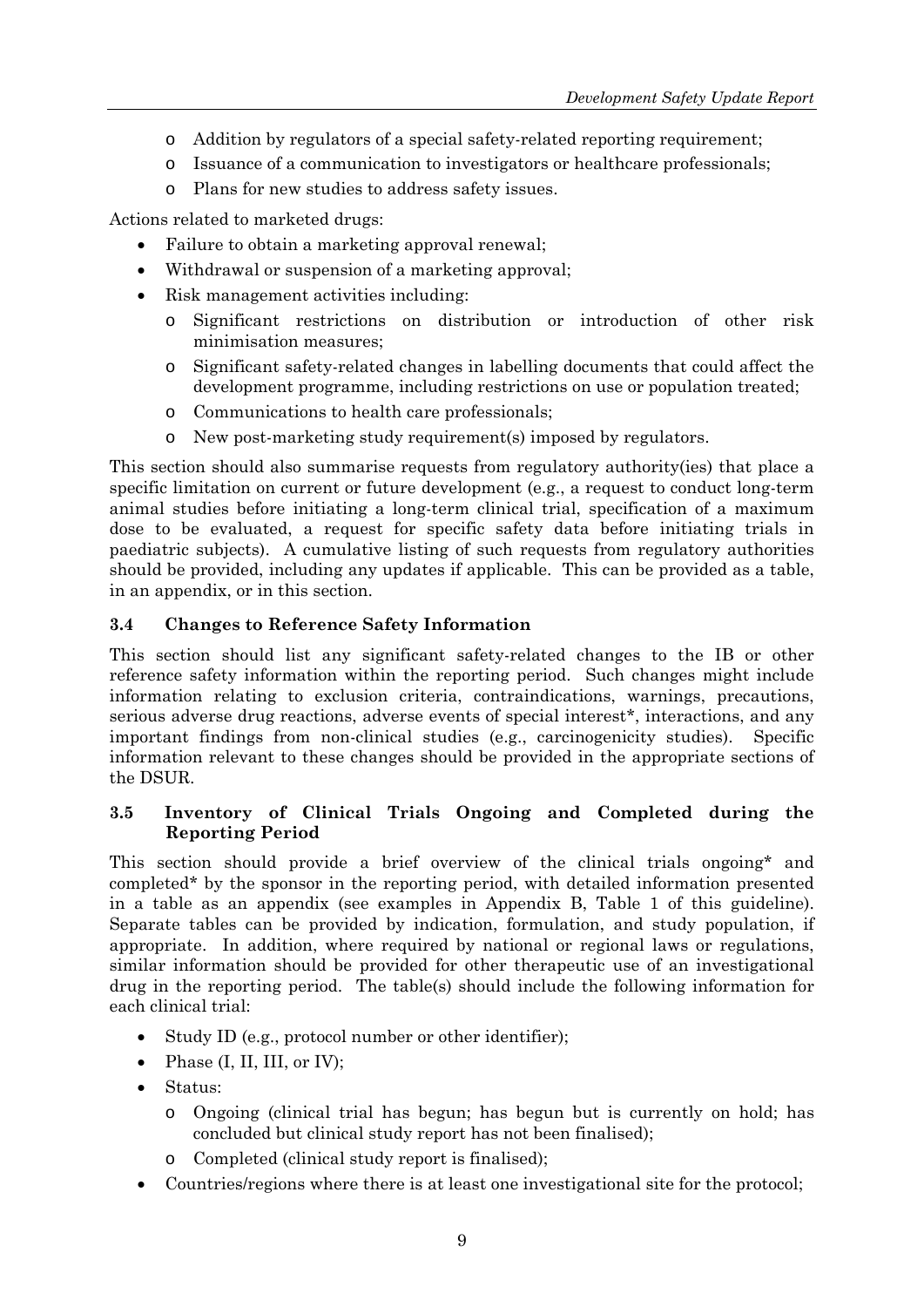- <span id="page-13-0"></span>• Abbreviated study title;
- Design (uncontrolled, controlled, open, single blind, double blind, parallel, crossover, etc., including treatment arms);
- Dose and regimen of investigational drug and any comparators;
- Study population as appropriate (age; sex; indication(s); specific patient groups, e.g., trial subjects with impaired renal function or trial subjects resistant to treatment);
- Date of clinical trial start (as defined by the sponsor, e.g., first visit of first patient (FVFP));
- Planned enrolment for study as a whole;
- Estimates of cumulative numbers of exposed subjects for each treatment arm, where available. The actual enrolment numbers for open or completed trials, and/or an estimate based on the randomisation scheme for blinded trials, should be provided.

Appendix B, Table 1 of this guideline provides an example of the column headings for such tables.

#### **3.6 Estimated Cumulative Exposure**

Sections 6.1 and 6.2 of the DSUR should provide information on cumulative exposure in clinical trials and the marketed setting, respectively.

An estimation of cumulative subject exposure can help provide context for the cumulative summary tabulations of serious adverse events (SAEs), and the overall assessment of safety. The accuracy of the estimation of clinical trial exposure might be limited because of a number of factors, including the rapidity of subject enrolment and the number of ongoing trials where treatment assignment remains blinded.

The optimal method of data presentation will depend on a number of factors, and the following general points should be considered in the preparation of the estimated exposure for the DSUR:

- Data should be presented in tabular format;
- When there are important differences among trials in dose, route of administration, or patient population, these differences can be noted in the tables, or separate tables can be considered;
- If the summary tabulations of SAEs are presented by indication, the exposure data should also be presented by indication, when available;
- When there are substantial differences in time of exposure between subjects randomised to the investigational drug and comparator(s), or disparities in length of exposure between clinical trials, it can be useful to express exposure data in subject-time (subject-days, -months, or -years);
- Investigational drug exposure in healthy volunteers might be less relevant to the overall safety profile, particularly when volunteers are exposed to only a single dose. Such data can be presented separately with explanation, when appropriate;
- For marketed drugs that are under clinical investigation, it might not be feasible or useful to obtain precise cumulative clinical trial exposure data, e.g., when the drug has been marketed for a number of years and/or has many indications. In these circumstances the sponsor should provide an explanation.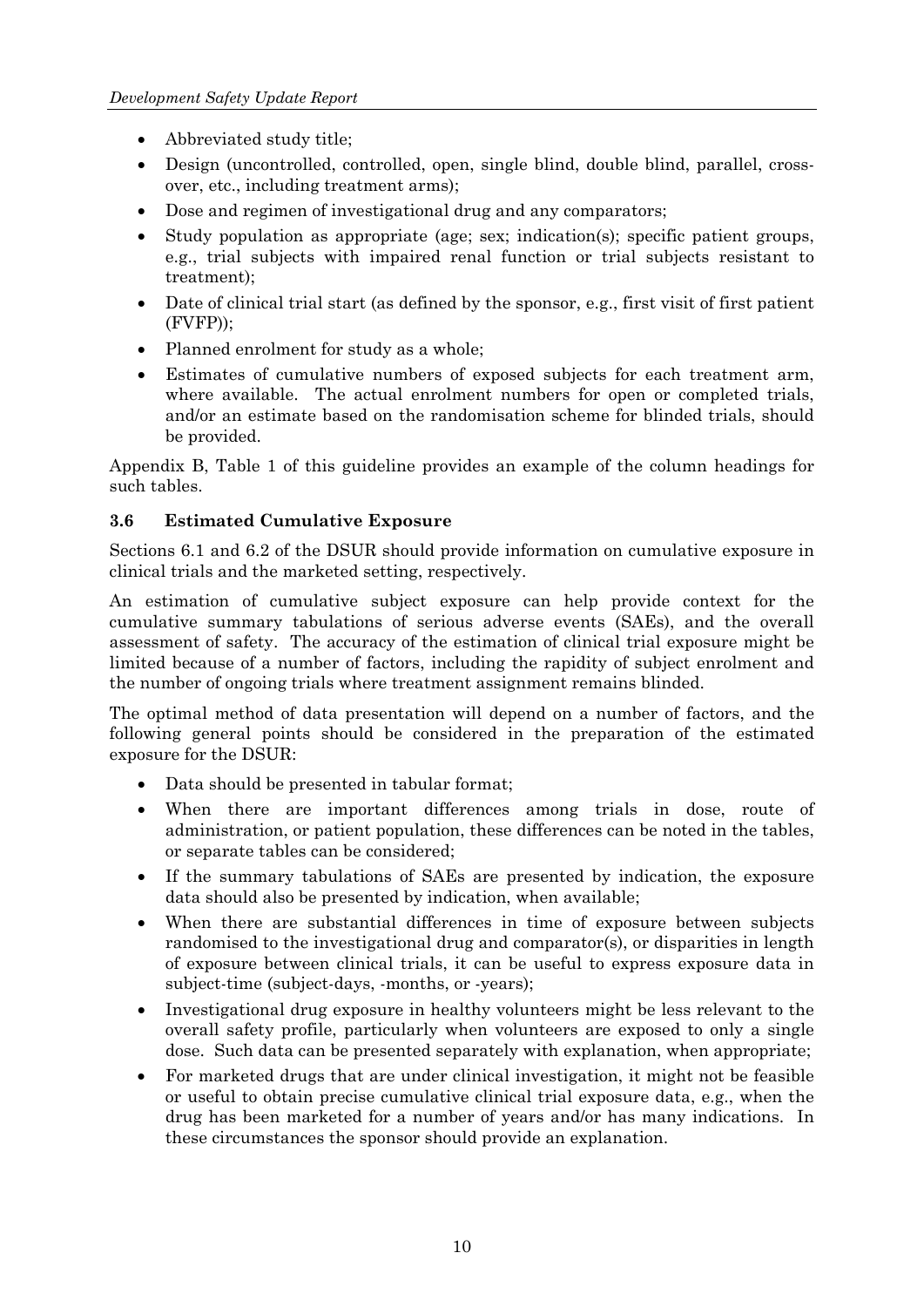# <span id="page-14-0"></span>*3.6.1 Cumulative Subject Exposure in the Development Programme*

This section should include the following information, in tabular format (see Appendix B, Tables 2-4 of this guideline for examples):

- The cumulative number of subjects from ongoing and completed clinical trials; the number exposed to the investigational drug, placebo, and/or active comparator(s) since the DIBD (Note: When treatment assignment is blinded, numbers of subjects can be estimated based on the randomisation scheme.);
- Cumulative number of subjects exposed to the investigational drug from ongoing and completed clinical trials, subgrouped by age range, sex, and racial group for the development programme when the data are available;
- Demographic characteristics for a single trial if the trial is of particular importance (e.g., a pivotal Phase III trial).

The specific categorisation of age might be dependent on the subject population and indication.

This section should also include an explanation of the sponsor's rationale for selecting the method to estimate subject exposure, and the limitations of that method, based on the points above.

# *3.6.2 Patient Exposure from Marketing Experience*

If the investigational drug is marketed by the sponsor, the DSUR should include an estimate of the cumulative patient exposure in the marketed setting, based on the information provided in the most recent PSUR or other suitable data source, with an explanation of the method(s) used to determine the estimate.

## **3.7 Data in Line Listings and Summary Tabulations**

Sections 7.1-7.3 of the DSUR should present important clinical safety information through:

- Interval line listings of the SARs that were reported to the sponsor during the period covered by the DSUR; and
- Cumulative summary tabulations of serious adverse events that have been reported to the sponsor since the DIBD.

Although causality assessment is generally useful for the evaluation of individual rare adverse drug reactions (ADRs) and for making decisions regarding expedited reporting, individual case causality assessment has less value in the analysis of aggregate data, where group comparisons of rates are possible. Therefore, the summary tabulations in a DSUR should include all SAEs and not just SARs for the investigational drug and comparators.

The line listings and tabulations should include blinded and unblinded clinical trial data. Unblinded data might originate from completed trials and individual cases that have been unblinded for safety-related reasons (e.g., expedited reporting), if applicable. Sponsors should not unblind data for the specific purpose of preparing the DSUR.

At the sponsor's discretion, graphical displays can be used to illustrate specific aspects of the data when useful to enhance understanding.

If the Medical Dictionary for Regulatory Activities (MedDRA) terminology is used for coding the adverse event/reaction terms, the Preferred Term level should be presented in the line listings and summary tabulations.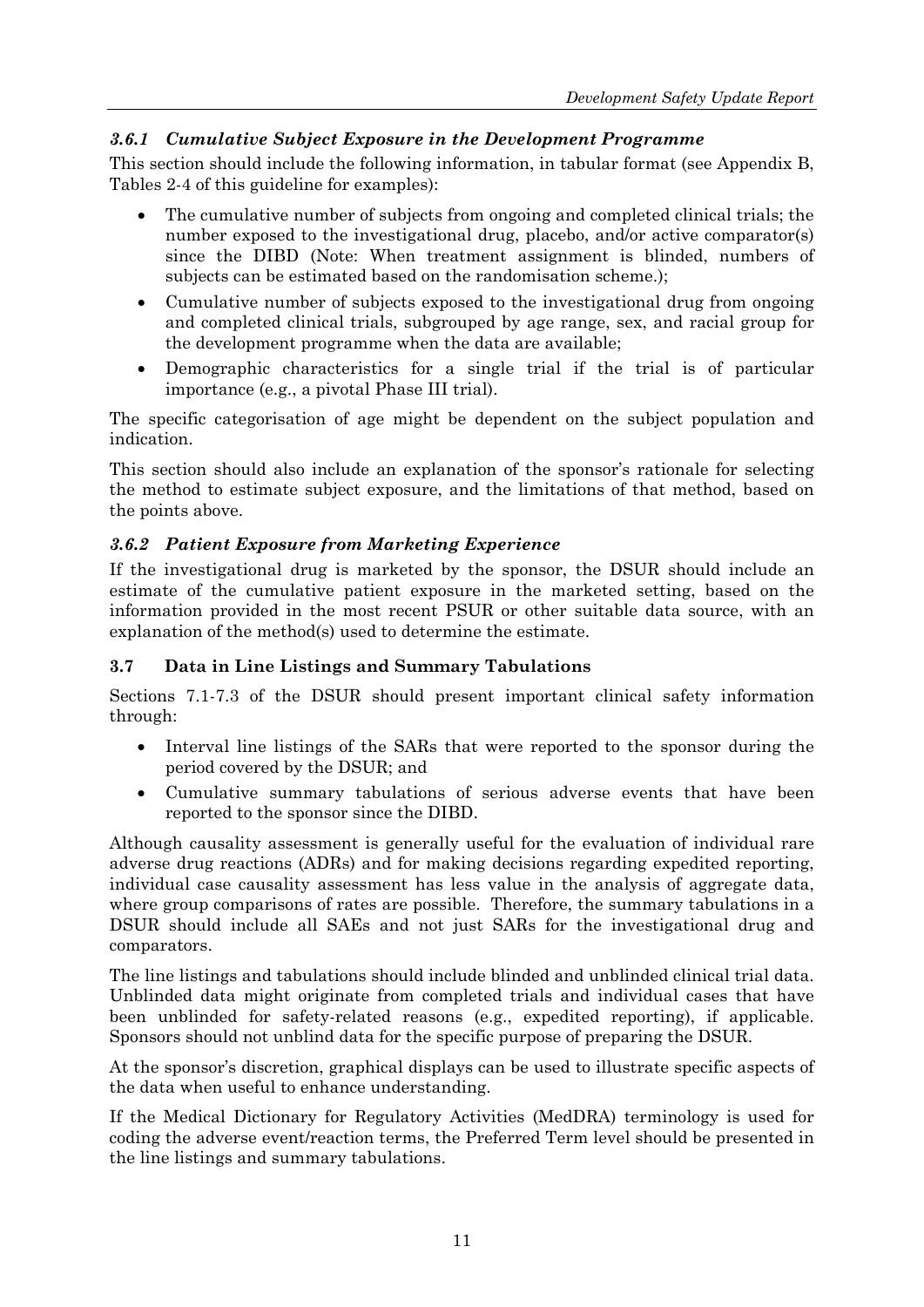<span id="page-15-0"></span>In general, the tabulation(s) of SAEs should include only those terms that were used in defining the case as serious; they should not include non-serious events.

Certain adverse events can be excluded from the line listings and summary tabulations, but such exclusions should be explained in the report. For example, adverse events that have been defined in the protocol as "exempt" from special collection and entry into the safety database, and those that are integral to efficacy endpoints, can be excluded (e.g., deaths reported in a trial of a drug for congestive heart failure where all-cause mortality is the primary efficacy endpoint, disease progression in cancer trials).

## *3.7.1 Reference Information*

This section of the DSUR should specify the version(s) of the coding dictionary used. If applicable, it should also specify the document and version used as Reference Safety Information for determining expectedness for the tabulations, where required by national or regional laws or regulations.

#### *3.7.2 Line Listings of Serious Adverse Reactions during the Reporting Period*

This section of the DSUR should summarise how case reports were selected for inclusion in the line listings. This section should not serve to provide analyses or conclusions based on the SARs. The line listings should be provided in an appendix (see Appendix B, Table 5 of this guideline).

The line listings should provide key information on all SARs (blinded and unblinded) reported from the sponsor's clinical trials during the reporting period. The data should be organised by trial and then by System Organ Class (SOC).

Where possible the line listing(s) should include each subject only once regardless of how many SAR terms are reported for the case. If there is more than one reaction, they should all be mentioned but the case should be listed under the most serious adverse reaction (sign, symptom or diagnosis), as judged by the sponsor. It is possible that the same subject could experience different SARs on different occasions (e.g., weeks apart during a clinical trial). Under such circumstances, the SARs can be listed separately, and a single subject can be included in a line listing more than once.

The following information should be included in the line listings:

- a) Study identification number and EudraCT number**[11](#page-15-0)** as applicable;
- b) Subject clinical trial identification number;
- c) Sponsor's adverse reaction case reference number;
- d) Country in which case occurred;
- e) Age and sex of trial subject;

 $\overline{a}$ 

- f) Treatment group; identified as "blinded" if the blind has not been broken;
- g) Dose and dosing interval of investigational drug (and, when relevant, dosage form and route of administration);
- h) Date of onset and/or time to onset of the most serious adverse reaction;
- i) Dates of treatment and/or best estimate of treatment duration;
- j) Serious adverse reaction(s); when MedDRA is used, the Preferred Term should be presented;

**<sup>11</sup>** The EudraCT number is the unique identifier for trials authorised in the European Economic Area.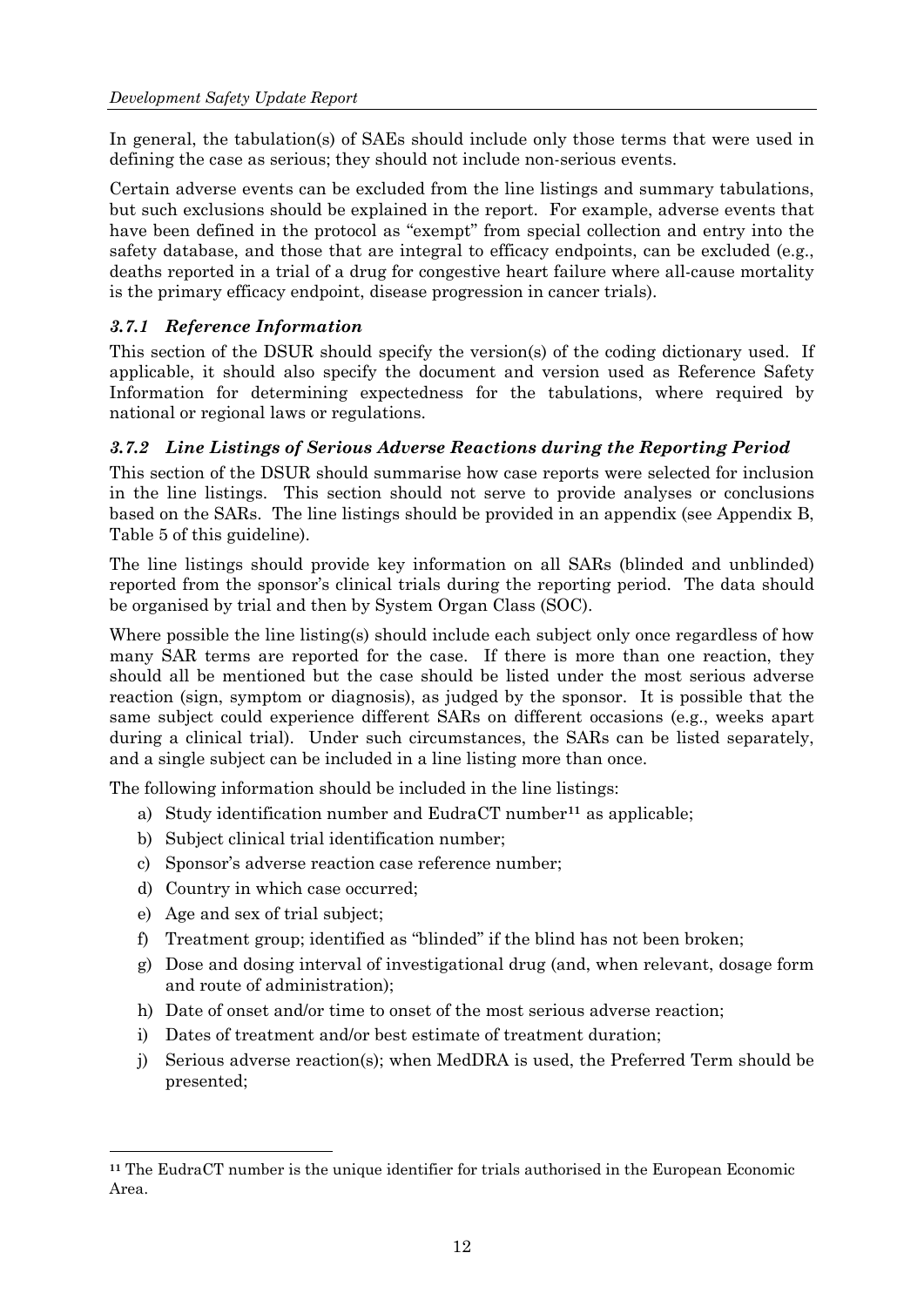- <span id="page-16-0"></span>k) Outcome (e.g., resolved, fatal, improved, sequelae, unknown). This field should indicate the consequences of the reaction(s) for the patient, using the worst of the different outcomes for multiple reactions;
- l) Comments, if relevant (e.g., causality assessment if the sponsor disagrees with the reporter; concomitant medications suspected to play a role in the reactions directly or by interaction; indication treated with suspect drug(s); dechallenge/rechallenge results if available).

Appendix B, Table 5 of this guideline provides an example of the headings for a line listing.

# *3.7.3 Cumulative Summary Tabulations of Serious Adverse Events*

This section should refer to an appendix that provides a cumulative summary tabulation of SAEs reported in the sponsor's clinical trials, from the DIBD to the data lock point of the current DSUR. The sponsor should explain any omission of data (e.g., clinical trial data might not be available for products marketed for many years or for products acquired through a business merger). The tabulation(s) should be organised by SOC, for the investigational drug, as well as for the comparator arm(s) (active comparators, placebo, and treatment unknown due to blinding) used in the programme. Data can be integrated across the programme. Alternatively, when useful and feasible, tabulations of SAEs can be presented by protocol, indication, route of administration, or other variables.

This section should not serve to provide analyses or conclusions based on the SAEs.

Appendix B, Table 6 of this guideline provides an example.

## **3.8 Significant Findings from Clinical Trials during the Reporting Period**

The information in this section can be provided by indication, when appropriate, and should address the following topics, when applicable:

## *3.8.1 Completed Clinical Trials*

This section of the DSUR should provide a brief summary of clinically important emerging efficacy and safety findings obtained from clinical trials completed during the reporting period. This information can be presented in narrative format or as a synopsis.**[12](#page-16-0)** It could include information that supports or refutes previously identified safety issues, as well as evidence of new safety signals.\*

## *3.8.2 Ongoing Clinical Trials*

If the sponsor is aware of clinically important information that has arisen from ongoing clinical trials (e.g., learned through interim safety analyses or as a result of unblinding of subjects with adverse events), this section should briefly summarise the issue(s). It could include information that supports or refutes previously identified safety issues, as well as evidence of new safety signals.

## *3.8.3 Long-term Follow-up*

 $\overline{a}$ 

Where applicable, this section should provide information from long-term follow-up of subjects from clinical trials of investigational drugs, particularly advanced therapy products (e.g., gene therapy, cell therapy products and tissue engineered products). When the development programme is completed and long-term follow-up is the only

**<sup>12</sup>** Examples of synopses are provided in ICH E3 and CIOMS VII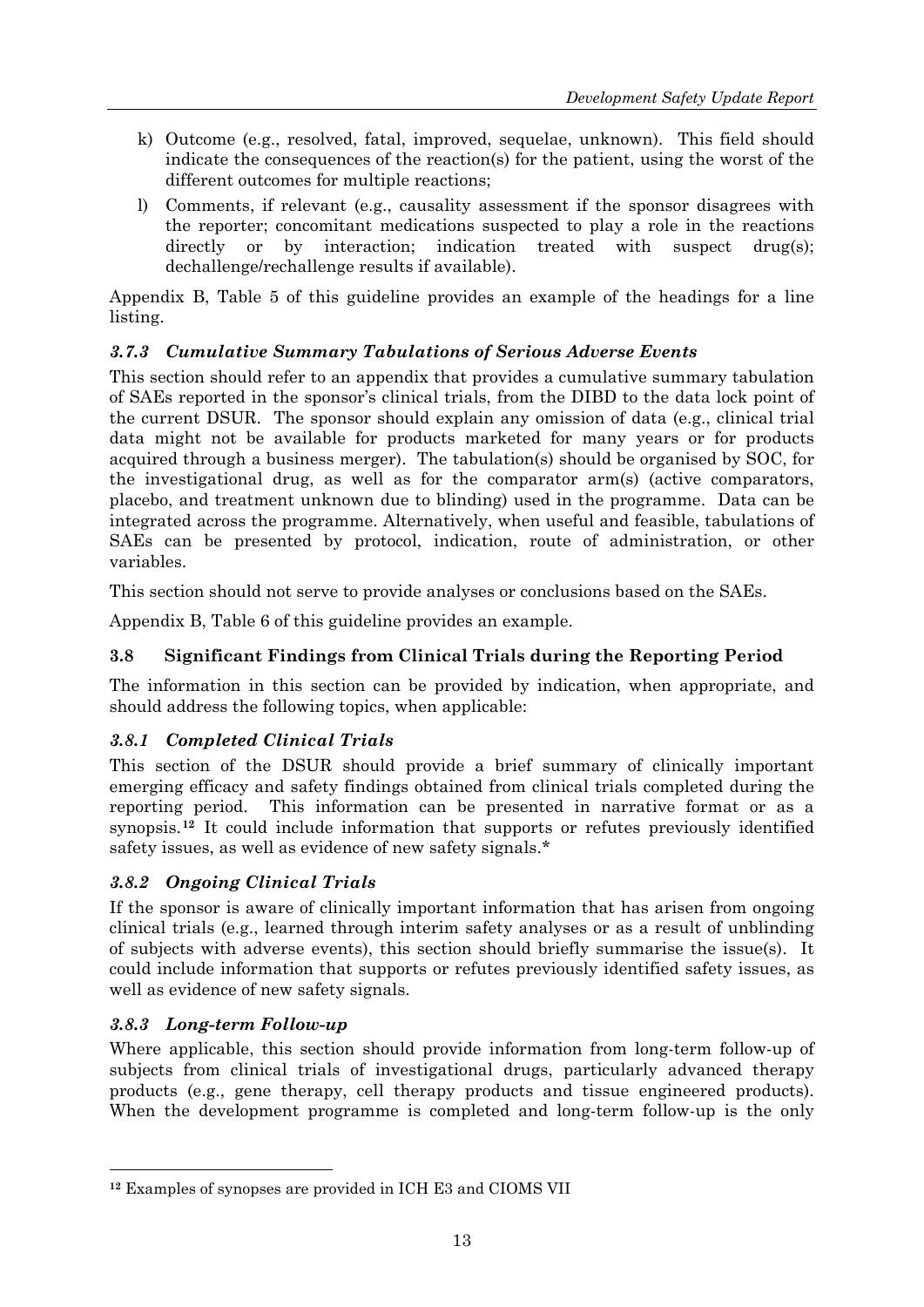<span id="page-17-0"></span>ongoing activity generating data for the DSUR, this could be the only section where new information is presented.

# *3.8.4 Other Therapeutic Use of Investigational Drug*

This section of the DSUR should include clinically important safety information from other programmes conducted by the sponsor that follow a specific protocol, with solicited reporting as per ICH E2D (e.g., expanded access programmes, compassionate use programmes, particular patient use, single patient INDs and treatment INDs).

## *3.8.5 New Safety Data Related to Combination Therapies*

If the DSUR is for an investigational drug that is also under development as a component of a fixed combination product or a multi-drug regimen, this section should summarise important safety findings from the combination therapy DSUR.

Conversely, if this DSUR is for a multi-drug therapy or fixed combination product, this section should summarise important safety information arising from trials on the individual components.

 Alternatively, the information specific to the combination can be incorporated into a separate section(s) of the DSUR for one or all of the individual components of the combination.

General Principles, Section 2.5, provides additional guidance on preparation of DSURs for combination products.

#### **3.9 Safety Findings from Non-interventional Studies**

This section should summarise relevant safety information from non-interventional studies\* that became available to the sponsor during the reporting period (e.g., observational studies, epidemiological studies, registries\* and active surveillance programmes).

## **3.10 Other Clinical Trial/Study Safety Information**

This section should summarise relevant safety information from any other clinical trial/study sources that became available to the sponsor during the reporting period (e.g., results from pooled analyses or meta-analyses of randomised clinical trials, safety information provided by co-development partners or from investigator-initiated trials).

## **3.11 Safety Findings from Marketing Experience**

If the investigational drug has been approved for marketing in any country, this section should include a concise summary of key safety findings that have arisen from marketing experience and that became available to the sponsor during the reporting period, particularly if the findings resulted in changes to the product labelling, Investigator's Brochure, informed consent document or amendments to the product's risk management plan. This includes not only safety findings relating to approved use but also off-label use, administration to special populations (e.g., pregnant women), medication errors, overdose and abuse.

#### **3.12 Non-clinical Data**

This section should summarise major safety findings from non-clinical *in vivo* and *in vitro* studies (e.g., carcinogenicity, reproduction, or immunotoxicity studies) ongoing or completed during the reporting period. Implications of these findings should be discussed in the Overall Safety Assessment (see Section 3.18 of this guideline).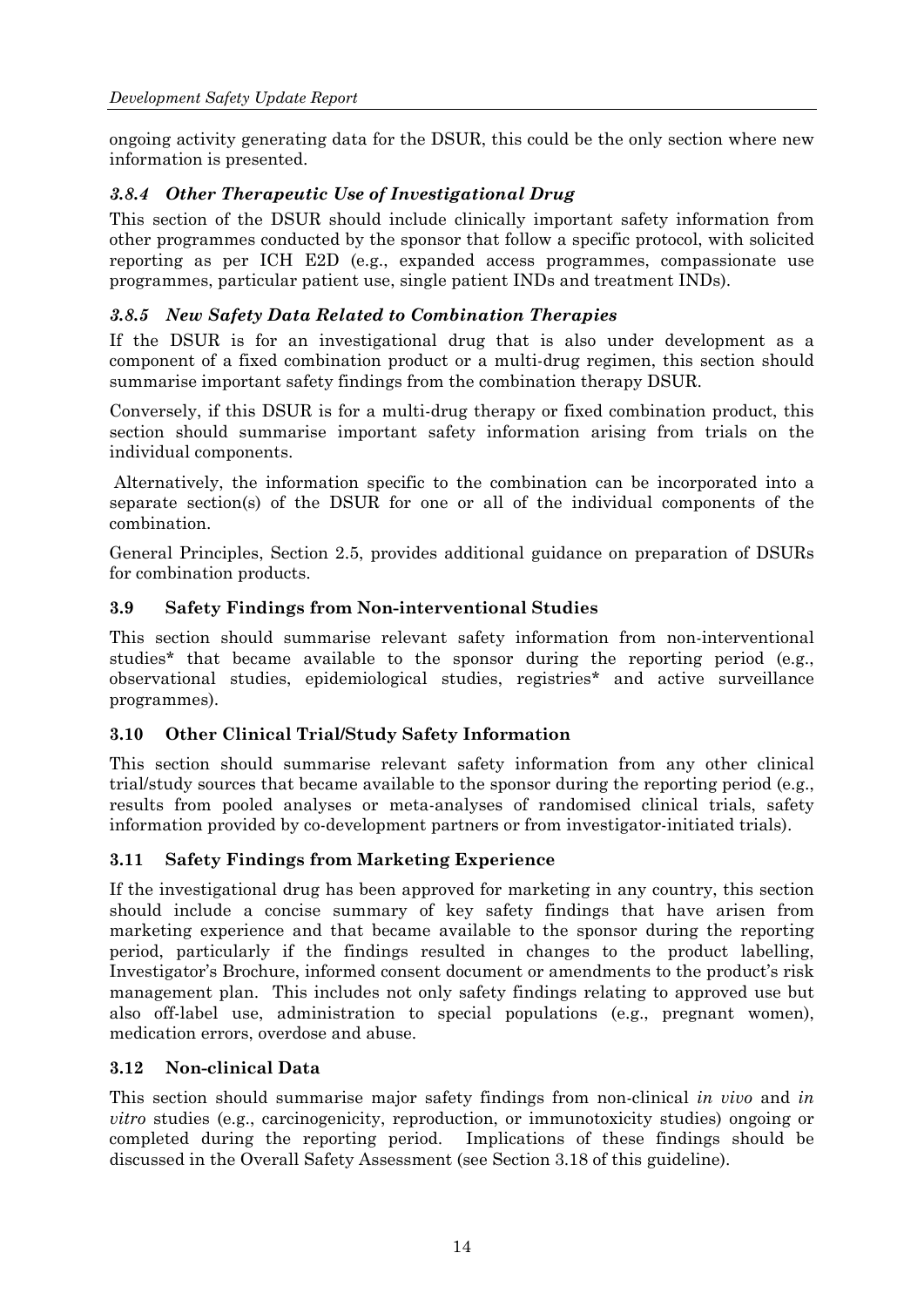# <span id="page-18-0"></span>**3.13 Literature**

This section should summarise new and significant safety findings, either published in the scientific literature or available as unpublished manuscripts, relevant to the investigational drug that the sponsor became aware of during the reporting period. This section should include information from non-clinical and clinical studies and, if relevant and applicable, information on drugs of the same class. It should also summarise significant new safety information presented at a scientific meeting and published as an abstract; the sponsor should provide a copy of the abstract, if possible.

# **3.14 Other DSURs**

A sponsor should prepare a single DSUR for a single investigational drug. However, if a sponsor prepares multiple DSURs for a single investigational drug (e.g., covering different indications, development programmes, or formulations), this section should summarise significant findings from the other DSURs if they are not presented elsewhere within this report.

When available, the sponsor should summarise significant findings from DSURs provided by other sponsors conducting clinical trials with the same investigational drug during the reporting period.

# **3.15 Lack of Efficacy**

Data indicating lack of efficacy, or lack of efficacy relative to established therapy(ies), for investigational drugs intended to treat serious or life-threatening illnesses (e.g., excess cardiovascular adverse events in a trial of a new anti-platelet drug for acute coronary syndromes) could reflect a significant risk to clinical trial subjects and should be summarised in this section.

# **3.16 Region-Specific Information**

The information in this section can be used to comply with national or regional requirements and can be provided in appendices to the DSUR. Sponsors should refer to national or regional requirements to determine which of the following sections should be included, as well as the scope of clinical trials that should be covered by these sections. Examples include:

• Cumulative summary tabulation of serious adverse reactions

This cumulative summary tabulation of all SARs should specify the number of SARs by: a) SOC, b) adverse reaction term and c) treatment arm, if applicable. Unexpected adverse reaction terms should be identified.

• List of subjects who died during the reporting period

The list of subjects who died during participation in the clinical trials should include the following information at a minimum: case number, assigned treatment (could still be blinded), and cause of death of each subject. Any safety issues identified from a review of these deaths should be addressed in Section 18 of the DSUR as appropriate.

• List of subjects who dropped out of clinical trials in association with an adverse event during the reporting period

This list should include all subjects who dropped out of clinical trials in association with adverse events during the reporting period, whether or not thought to be drug-related. Any safety issues identified from a review of these withdrawals should be addressed in Section 18 of the DSUR as appropriate.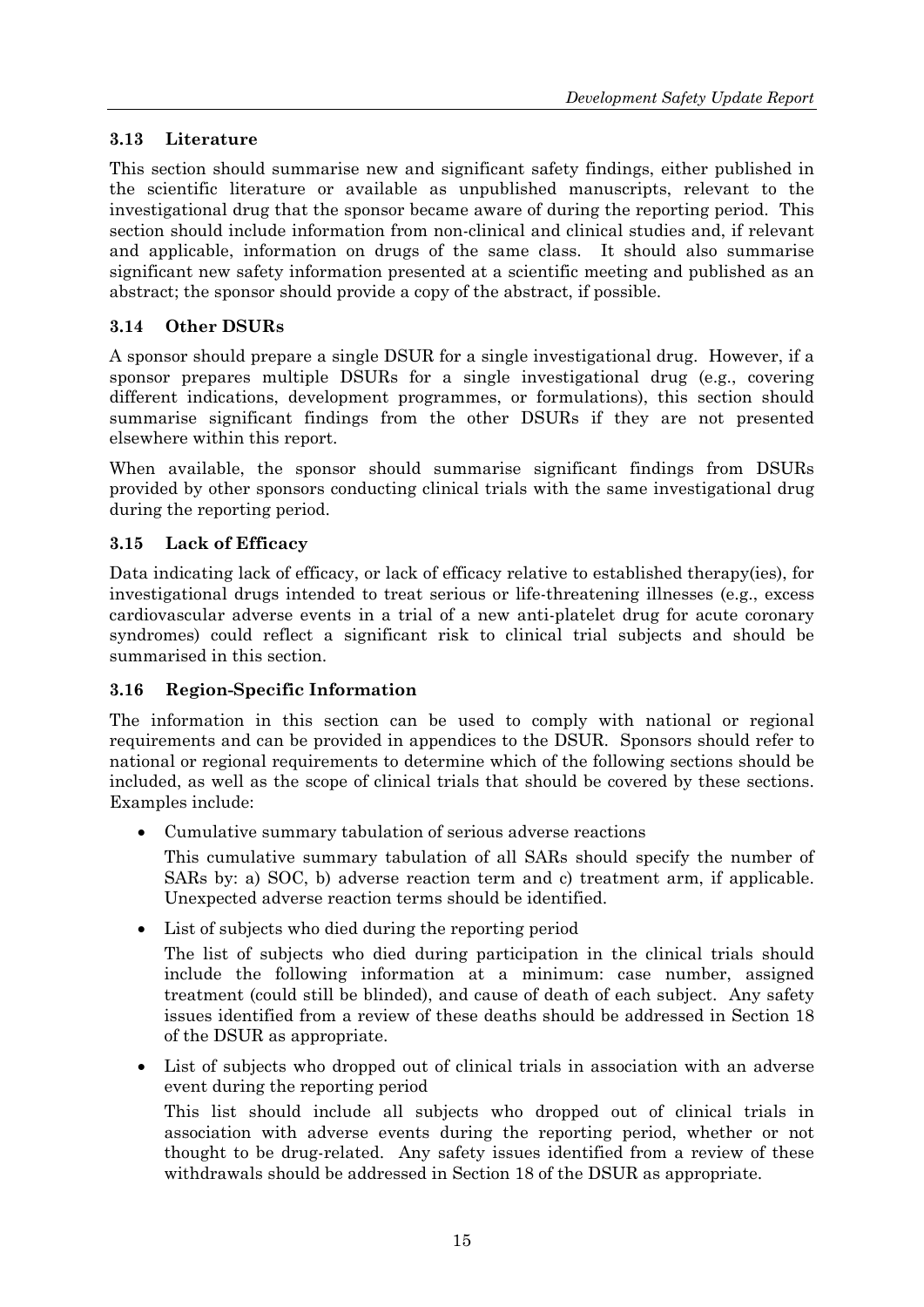- <span id="page-19-0"></span>• Significant Phase I protocol modifications
	- This section should describe significant Phase I protocol modifications made during the reporting period, if not previously submitted as a protocol amendment, as described in the US Code of Federal Regulations.
- Significant manufacturing changes

This section should include a summary of significant manufacturing or microbiological changes during the reporting period and discuss potential [s](#page-19-0)afety issues arising from these changes in Section 18 of the DSUR, if applicable.**[13](#page-19-0)**

• Description of the general investigation plan for the coming year

This section should outline an investigational plan to replace that submitted for the previous [y](#page-19-0)ear. US IND holders should refer to the US Code of Federal Regulations.**[14](#page-19-0)**

• Log of outstanding business with respect to the US IND

If desired by the sponsor, this section can provide a log of any outstanding business with respect to the US IND for which the sponsor requests or expects a reply, comment or meeting.

#### **3.17 Late-Breaking Information**

This section should summarise information on potentially important safety findings that arise after the data lock point but while the DSUR is in preparation. Examples include clinically significant new case reports, important follow-up data, clinically relevant toxicological findings and any action that the sponsor, a DMC, or a regulatory authority has taken for safety reasons. The Overall Safety Assessment (see Section 3.18) should also take these new data into account.

#### **3.18 Overall Safety Assessment**

The overall safety assessment should be a concise, integrated evaluation of all new relevant clinical, non-clinical, and epidemiologic information obtained during the reporting period relative to previous knowledge of the investigational drug. This assessment should consider cumulative experience, new information collected in the period covered by the DSUR and, for investigational drugs with a marketing approval, clinically significant post-marketing data. It should not summarise or repeat information presented in previous sections of the DSUR, but should provide an interpretation of the information and its implications for the clinical trial population and the development programme. If appropriate, separate assessments can be provided by therapeutic area, route of administration, formulation and/or indication.

## *3.18.1 Evaluation of the Risks*

 $\overline{a}$ 

In evaluating the risks, particular emphasis should be placed on interpretation of data related to newly identified safety concerns or providing significant new information relative to previously identified safety concerns. Relevant points to consider include (where applicable):

2003. [http://www.fda.gov/downloads/Drugs/GuidanceComplianceRegulatoryInformation/Guidance](http://www.fda.gov/downloads/Drugs/GuidanceComplianceRegulatoryInformation/Guidances/ucm070567.pdf) [s/ucm070567.pdf](http://www.fda.gov/downloads/Drugs/GuidanceComplianceRegulatoryInformation/Guidances/ucm070567.pdf)

**<sup>13</sup>** In addition US IND holders should refer to: FDA Guidance for Industry: INDs for Phase 2 and Phase 3 Studies – Chemistry, Manufacturing and Controls Information, May

**<sup>14</sup>** US Code of Federal Regulations 21 CFR 312.23(a)(3)(iv); revised April 2009.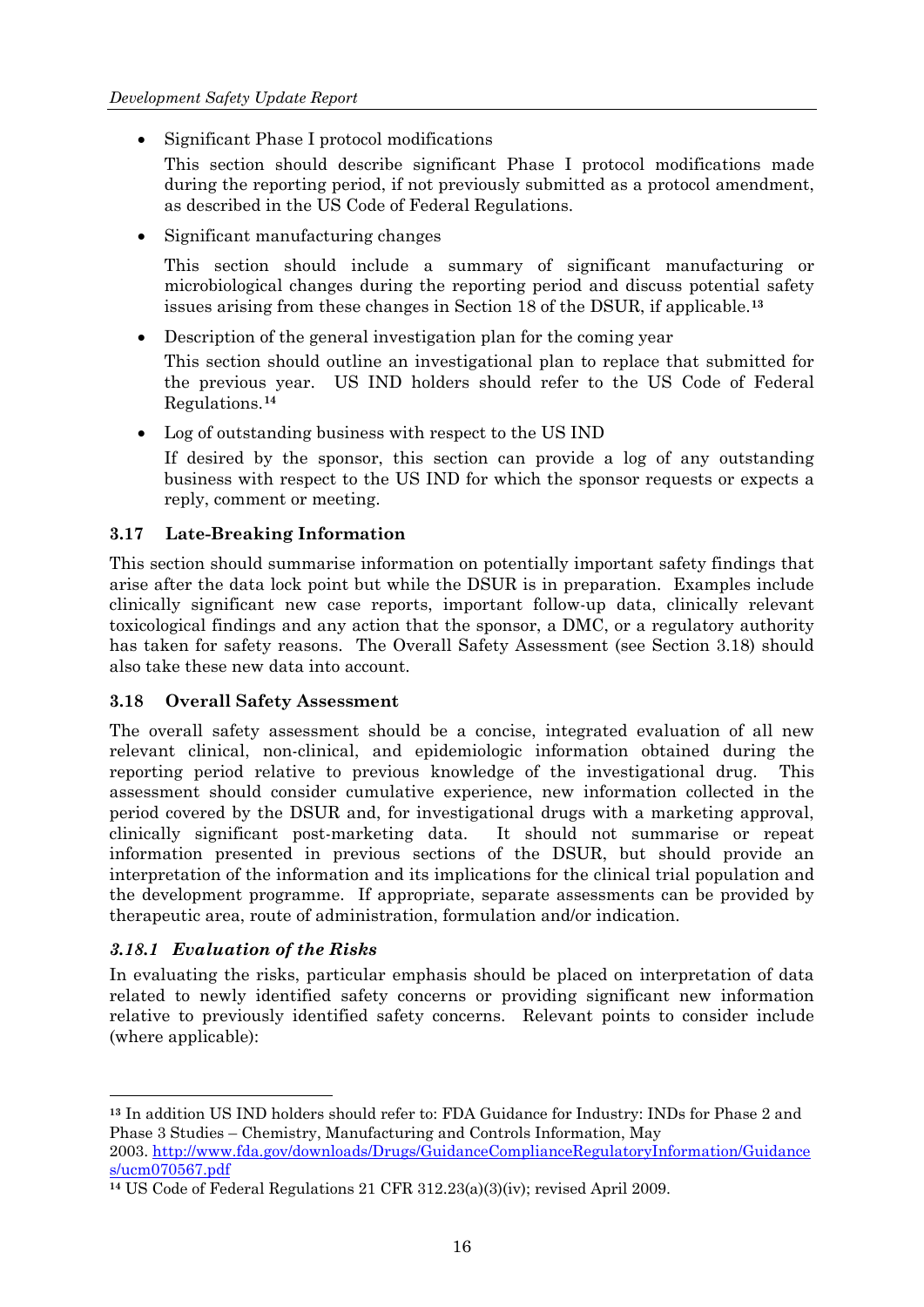- <span id="page-20-0"></span>• newly identified safety issues (detailed description of adverse events or reactions; associated laboratory values; risk factors; relationship to dose, duration, time course of the treatment; reversibility; factors that could be useful in predicting or preventing reactions);
- meaningful changes in previously identified adverse reactions (e.g., increased frequency or severity, outcome, specific at-risk populations);
- symptoms, signs, and laboratory evidence of newly and previously identified clinically significant toxicities, for example:
	- o hepatotoxicity;
	- o cardiovascular effects, including QT interval prolongation and results from thorough QT/QTc studies;
	- o bone marrow toxicity;
	- o pulmonary toxicity;
	- o renal toxicity;
	- o central nervous system toxicity;
	- o immunogenicity and hypersensitivity;
- deaths that are an outcome of an adverse event;
- study drug discontinuations because of adverse events, including abnormal laboratory values or investigations;
- drug–drug and other interactions;
- important non-clinical safety findings;
- manufacturing issues that could affect risk;
- lack of efficacy where this would place trial participants at risk;
- any specific safety issues related to special populations, such as the elderly, children, patients with hepatic or renal impairment, or any other at-risk groups (e.g., slow or fast metabolisers);
- pregnancy and lactation exposure and outcomes;
- safety findings arising from experience with long-term treatment;
- evidence of clinically significant medication errors;
- evidence of lack of patient compliance;
- experience with overdose and its treatment;
- occurrences of drug misuse and abuse;
- any safety issues resulting from procedures required by the protocol (e.g., bronchoscopy, biopsy, central line insertion) or associated with the conduct or design of a particular study (e.g., inadequate subject monitoring schedule, excessive period without active treatment); and
- potential impact of significant new safety issues identified with another drug in the same class.

## *3.18.2 Benefit-risk Considerations*

This section should provide a succinct statement on the perceived balance between risks that have been identified from cumulative safety data and anticipated efficacy/benefits\* and should note whether there have been any changes in this balance since the previous DSUR. This section is not intended to be a full benefit-risk assessment of the investigational drug.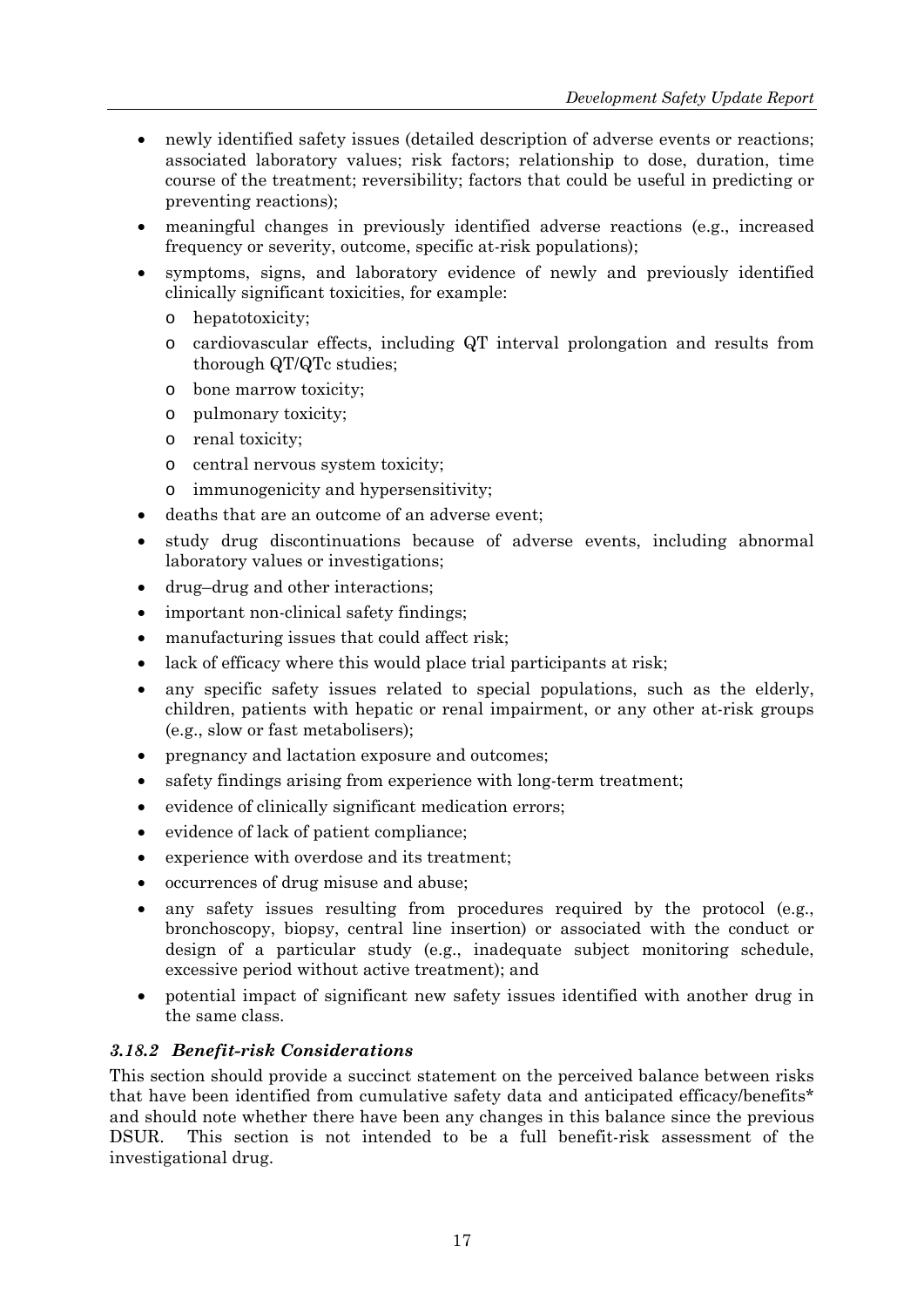## <span id="page-21-0"></span>**3.19 Summary of Important Risks**

This section should provide a concise, cumulative, issue-by-issue list of important identified and potential risks\*, e.g., those that might lead to warnings, precautions, or contraindications in labelling. Such risks might include, for example, toxicities known to be associated with a particular molecular structure or drug class, or concerns based on accumulating non-clinical or clinical data. Each risk should be re-evaluated annually and re-summarised as appropriate, based on the current state of knowledge. New information should be highlighted. The appropriate level of detail is likely to be dependent on the stage of drug development. For example, summaries covering drugs in early development might include information on individual cases, whereas in later development, as more knowledge and perspective are gained, the information on each risk might be less detailed.

The information in this section could provide the basis for the safety specification of a risk management plan (ICH E2E).

Risks that have been fully addressed or resolved should remain in the summary and be briefly described, e.g., findings from toxicology studies or early clinical trials that were not borne out by later clinical data.

The information can be provided in either narrative or tabular format (see examples of both in Appendix C of this guideline).

#### **3.20 Conclusions**

The conclusion should briefly describe any changes to the previous knowledge of efficacy and safety resulting from information gained since the last DSUR. The conclusion should outline actions that have been or will be taken to address emerging safety issues in the clinical development programme.

## *Appendices to the DSUR*

The DSUR should be accompanied by the following appendices, as appropriate, numbered as follows:

- 1. Investigator's Brochure (if required by national or regional laws or requirements);
- 2. Cumulative Table of Important Regulatory Requests;
- 3. Status of Ongoing and Completed Clinical Trials;
- 4. Cumulative Summary Tabulations of Demographic Data;
- 5. Line Listings of Serious Adverse Reactions;
- 6. Cumulative Summary Tabulation of Serious Adverse Events;
- 7. Scientific Abstracts (if relevant).

The DSUR should also be accompanied by the following Regional Appendices, as appropriate (see Section 3.16):

- Cumulative summary tabulation of serious adverse reactions;
- List of subjects who died during the reporting period;
- List of subjects who dropped out of studies during the reporting period;
- Significant Phase I protocol modifications with respect to a US IND;
- Significant manufacturing changes;
- Description of the general investigation plan for the coming year with respect to a US IND;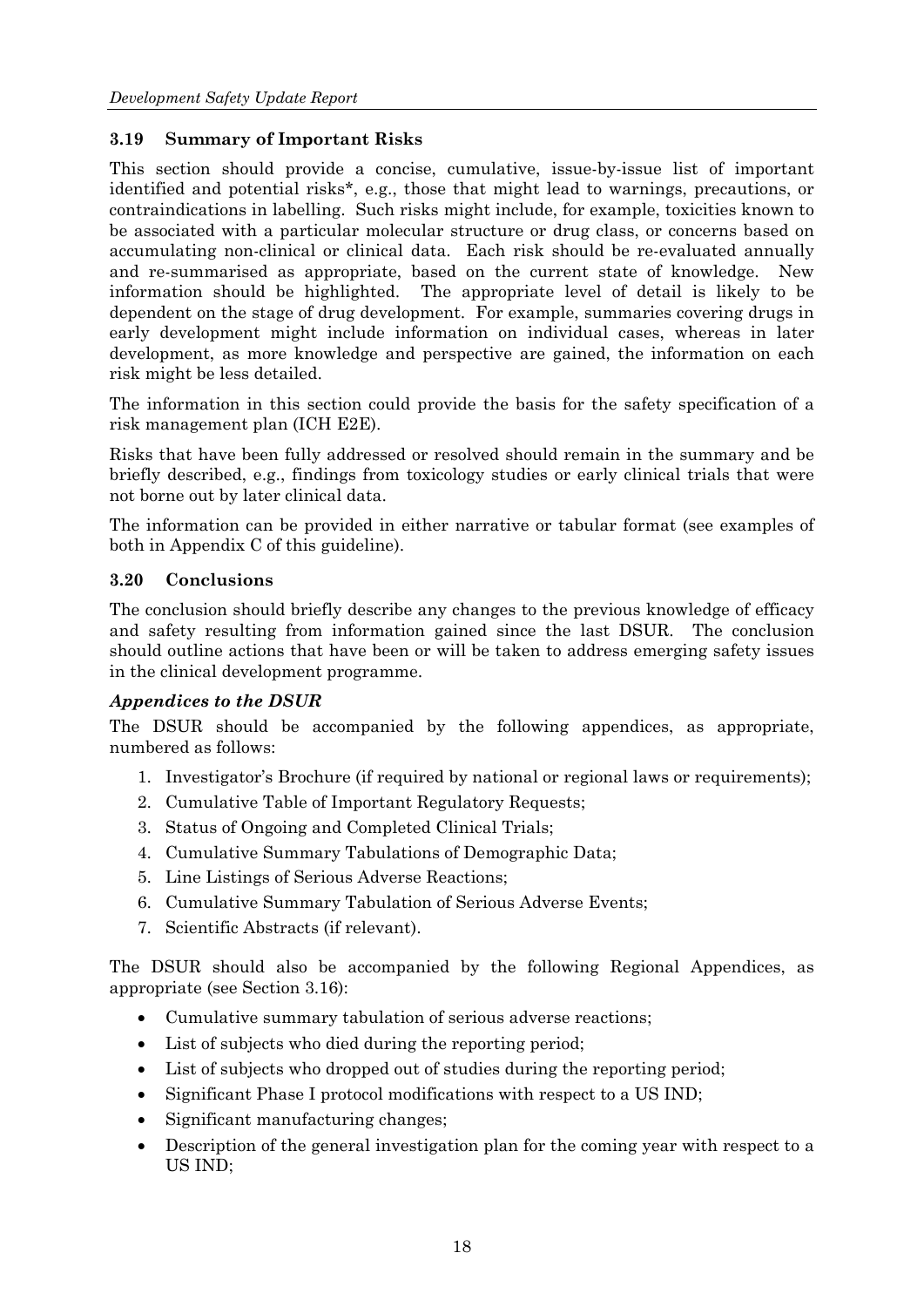<span id="page-22-0"></span>• Log of outstanding business with respect to a US IND.

# **4. APPENDICES TO THIS GUIDELINE**

Appendix A Glossary

- Appendix B Examples of Tables and Table Headings for Clinical Trial Data
- Appendix C Examples of the Summary of Important Risks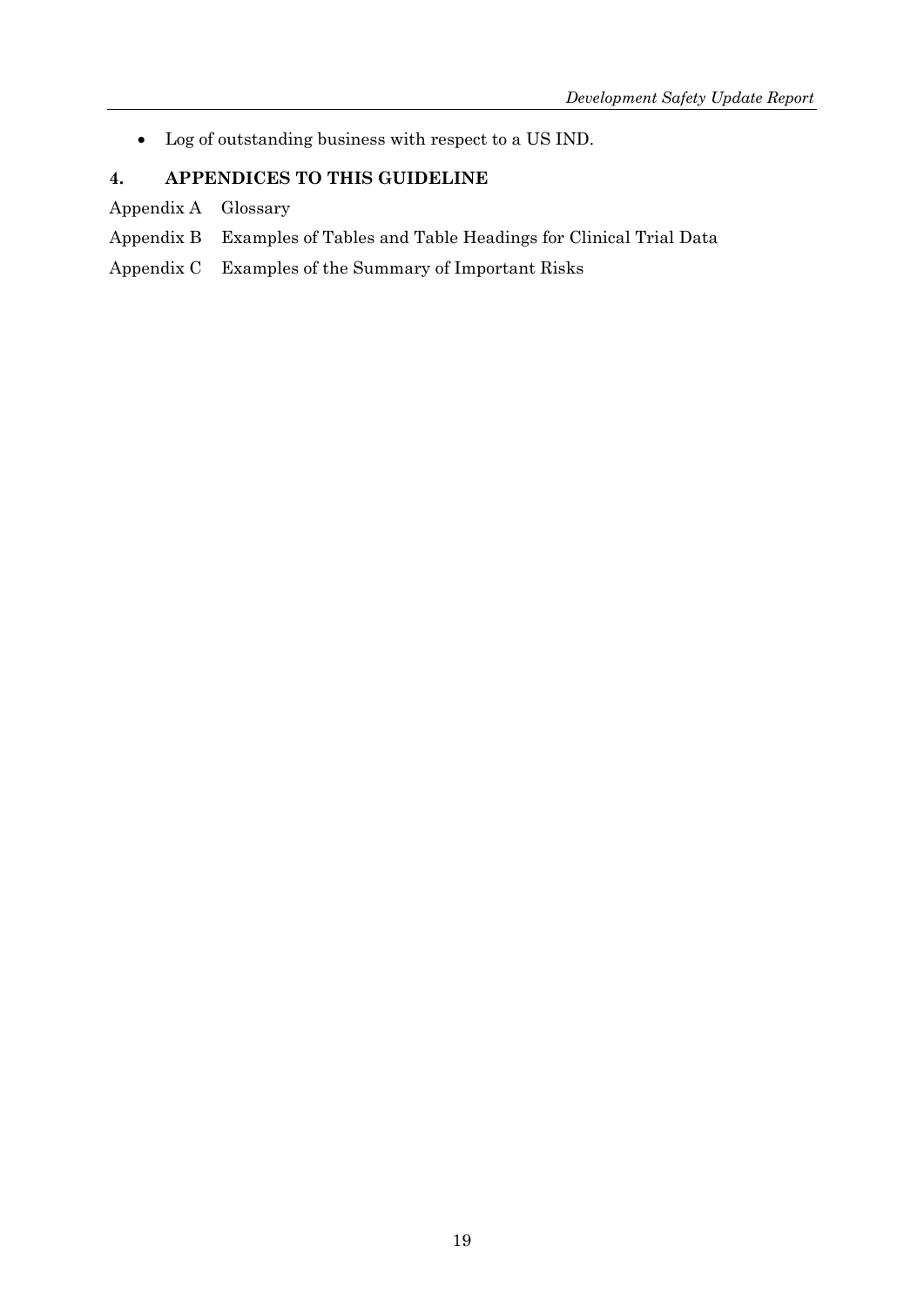#### **APPENDIX A ─ Glossary**

Throughout this guideline the Working Group has used terms previously defined by ICH and other groups e.g., CIOMS. Generally, the definitions of terms that were previously defined in ICH documents are not repeated in this glossary. However, the glossary includes several ICH terms of particular importance to the DSUR, as well as terms defined by CIOMS and other groups.

<span id="page-23-0"></span>

| Item | <b>Glossary Term</b>                                                                                                              | Source of                                                         | Definition/Commentary                                                                                                                                                                                                                                                                                                                                                                                                                                                                                                       |
|------|-----------------------------------------------------------------------------------------------------------------------------------|-------------------------------------------------------------------|-----------------------------------------------------------------------------------------------------------------------------------------------------------------------------------------------------------------------------------------------------------------------------------------------------------------------------------------------------------------------------------------------------------------------------------------------------------------------------------------------------------------------------|
|      |                                                                                                                                   | Definition                                                        |                                                                                                                                                                                                                                                                                                                                                                                                                                                                                                                             |
| 1.   | Adverse event of<br>special interest                                                                                              | Based on CIOMS VI                                                 | An adverse event of special interest (serious or non-serious) is one of scientific and<br>medical concern specific to the sponsor's product or programme, for which ongoing<br>monitoring and rapid communication by the investigator to the sponsor can be<br>appropriate. Such an event might warrant further investigation in order to characterise<br>and understand it. Depending on the nature of the event, rapid communication by the<br>trial sponsor to other parties (e.g., regulators) might also be warranted. |
| 2.   | Anticipated<br>efficacy/benefit                                                                                                   | Based on wording of<br>CIOMS VI definition<br>of anticipated risk | Efficacy/benefit that has not yet been established for the investigational drug, but which<br>is anticipated based on knowledge of the class of drugs or data from previous clinical<br>trials or non-clinical studies.                                                                                                                                                                                                                                                                                                     |
| 3.   | Clinical<br>development<br>programme                                                                                              | ICH E2F                                                           | This refers to all clinical trials being conducted with the same investigational drug,<br>regardless of indication or formulation.                                                                                                                                                                                                                                                                                                                                                                                          |
| 4.   | Completed clinical<br>trial                                                                                                       | <b>CIOMS VII</b>                                                  | Study for which a final clinical study report is available. Note: For purposes of the DSUR,<br>any clinical trial for which enrolment has begun, but for which a final clinical study<br>report is not available, is considered to be ongoing (see "ongoing clinical trial" definition).                                                                                                                                                                                                                                    |
| 5.   | Data lock point                                                                                                                   | <b>CIOMS VII</b>                                                  | The date (month and day) designated as the cut-off for data to be included in a DSUR. It<br>is based on the Development International Birth Date (DIBD).                                                                                                                                                                                                                                                                                                                                                                    |
| 6.   | Data Monitoring<br>Committee<br>(synonyms:<br>Independent Data<br>Monitoring<br>Committee, Data<br>and Safety<br>Monitoring Board | ICH E6                                                            | An independent data monitoring committee that may be established by the sponsor to<br>assess at intervals the progress of a clinical trial, the safety data, and the critical efficacy<br>endpoints, and to recommend to the sponsor whether to continue, modify, or stop a trial.                                                                                                                                                                                                                                          |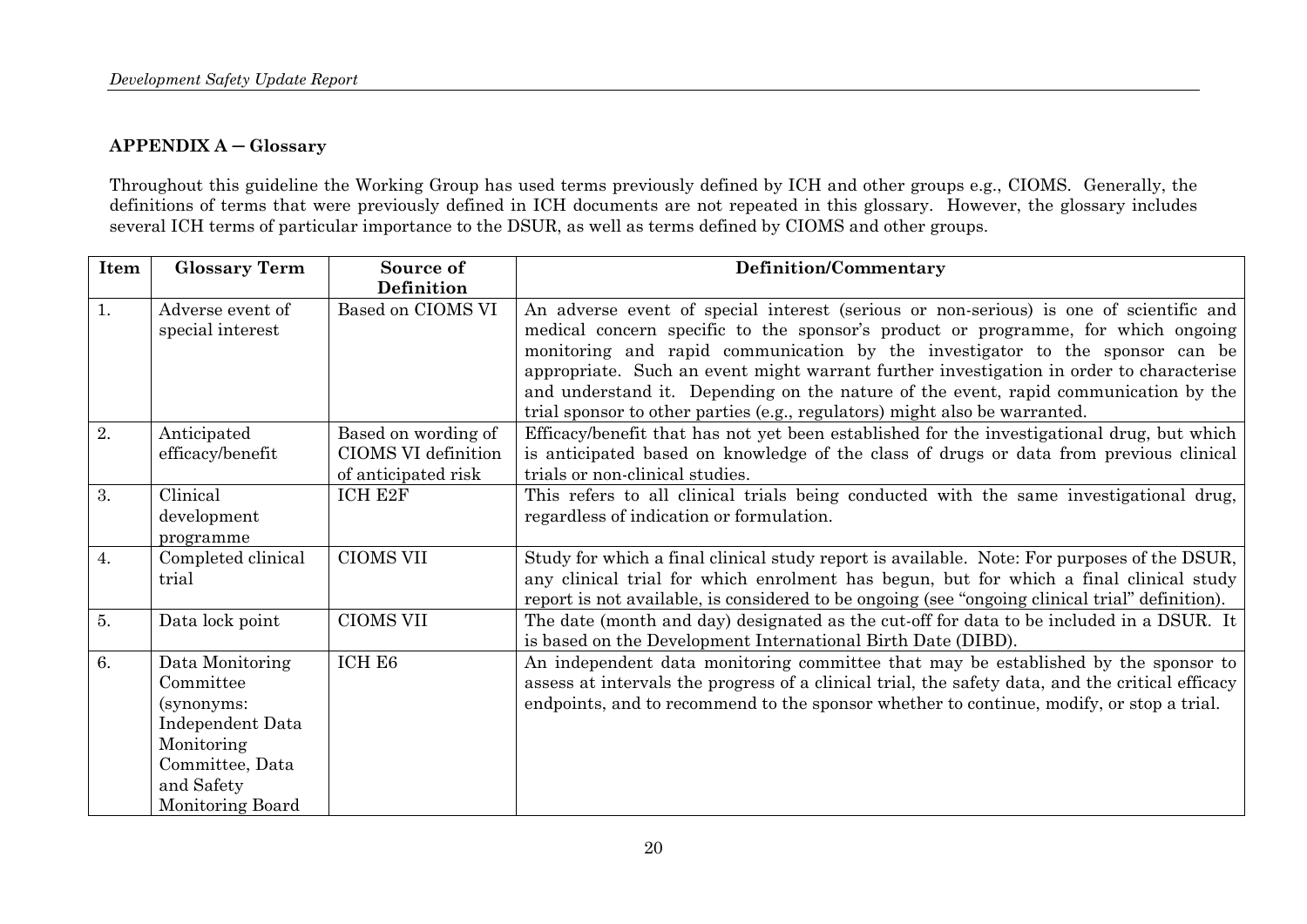| Item | <b>Glossary Term</b>                                      | Source of<br>Definition                                      | <b>Definition/Commentary</b>                                                                                                                                                                                                                                                                                                                                                                                                                                                                                                                                                                                                                                                                                                                                                                               |
|------|-----------------------------------------------------------|--------------------------------------------------------------|------------------------------------------------------------------------------------------------------------------------------------------------------------------------------------------------------------------------------------------------------------------------------------------------------------------------------------------------------------------------------------------------------------------------------------------------------------------------------------------------------------------------------------------------------------------------------------------------------------------------------------------------------------------------------------------------------------------------------------------------------------------------------------------------------------|
| 7.   | Development<br>International Birth<br>Date                | <b>CIOMS VII</b>                                             | Date of first approval (or authorisation) for conducting an interventional clinical trial in<br>any country.                                                                                                                                                                                                                                                                                                                                                                                                                                                                                                                                                                                                                                                                                               |
| 8.   | Identified risk                                           | Volume 9A Rules<br>Governing Medicinal<br>Products in the EU | An untoward occurrence for which there is adequate evidence of an association with the<br>medicinal product of interest.<br>Examples of identified risks include:<br>an adverse reaction adequately demonstrated in non-clinical studies and confirmed by<br>clinical data;<br>an adverse reaction observed in well-designed clinical trials or epidemiological studies<br>for which the magnitude of the difference compared with the comparator group<br>(placebo or active substance) on a parameter of interest suggests a causal<br>relationship;<br>an adverse reaction suggested by a number of well-documented spontaneous reports<br>where causality is strongly supported by temporal relationship and biological<br>plausibility, such as anaphylactic reactions or application site reactions. |
| 9.   | Important identified<br>risk; important<br>potential risk | Volume 9A Rules<br>Governing Medicinal<br>Products in the EU | An identified risk or potential risk that could have an impact on the risk-benefit balance<br>of the product or have implications for public health.                                                                                                                                                                                                                                                                                                                                                                                                                                                                                                                                                                                                                                                       |
| 10.  | Interventional<br>clinical trial                          | <b>CIOMS VII</b>                                             | An interventional clinical trial is any research study that prospectively assigns people to<br>one or more health-related interventions (e.g., preventive care, drugs, surgical procedures,<br>behavioural treatments, etc.) to evaluate their effects on health-related outcomes.                                                                                                                                                                                                                                                                                                                                                                                                                                                                                                                         |
| 11.  | Investigational drug                                      | <b>CIOMS VII</b>                                             | The term investigational drug is used in this guideline to indicate only the experimental<br>Note: This term is more specific than<br>product under study or development.<br>"investigational medicinal product" which includes comparators and placebos.                                                                                                                                                                                                                                                                                                                                                                                                                                                                                                                                                  |
| 12.  | Non-interventional<br>clinical study                      | <b>EU</b> Directive<br>2001/20/EC on<br>Clinical Trials      | A study where the medicinal product(s) is (are) prescribed in the usual manner in<br>accordance with the terms of the marketing authorisation. The assignment of the patient<br>to a particular therapeutic strategy is not decided in advance by a trial protocol but falls<br>within current practice and the prescription of the medicine is clearly separated from the<br>decision to include the patient in the study. No additional diagnostic or monitoring<br>procedures are applied to the patients and epidemiological methods are used for the<br>analysis of collected data.                                                                                                                                                                                                                   |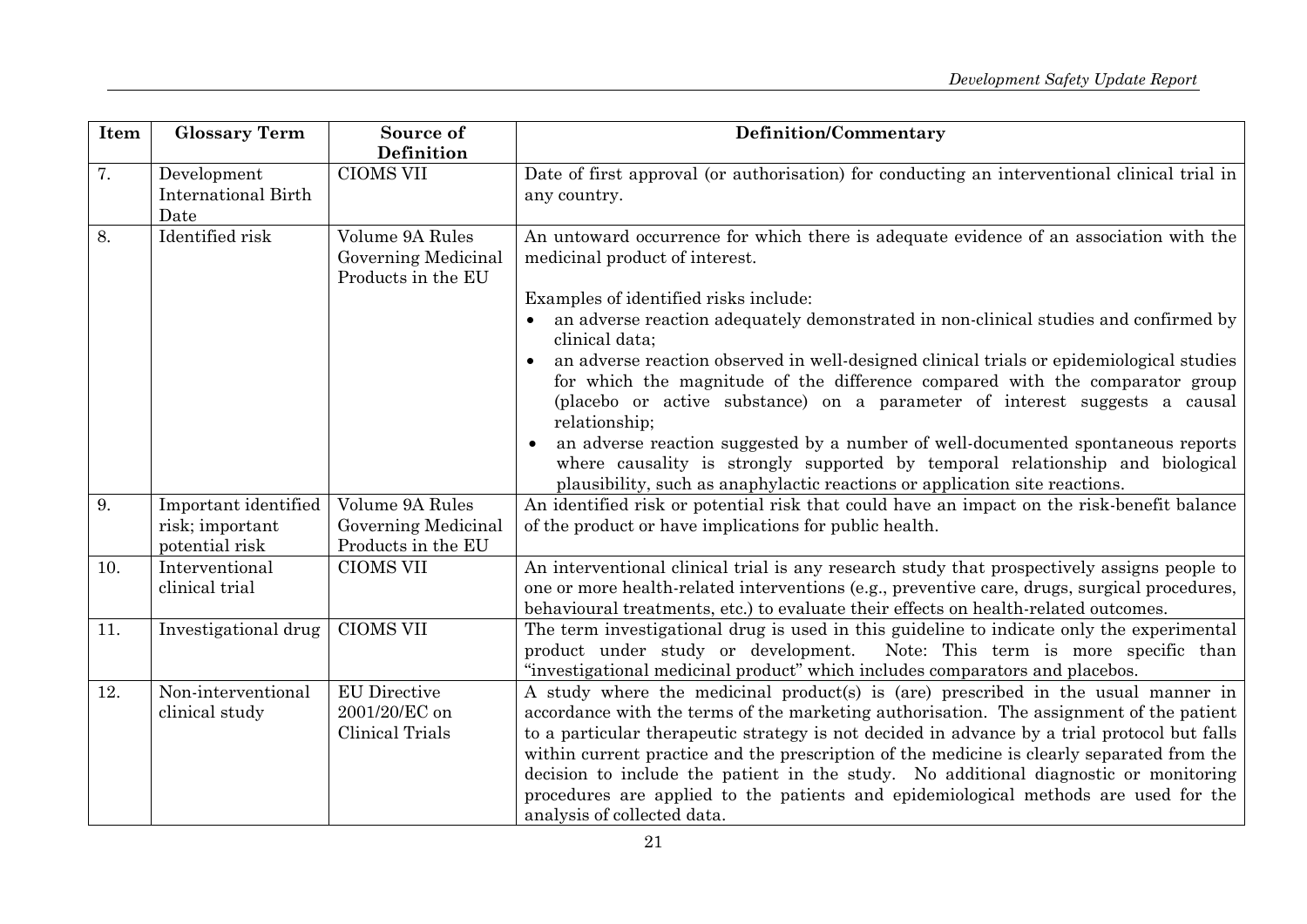| Item | <b>Glossary Term</b>      | Source of<br>Definition                                      | <b>Definition/Commentary</b>                                                                                                                                                                                                                                                                                                                                                                                                                                                                                                                                                                                                                                                                                                                                                                                                                                                                                     |
|------|---------------------------|--------------------------------------------------------------|------------------------------------------------------------------------------------------------------------------------------------------------------------------------------------------------------------------------------------------------------------------------------------------------------------------------------------------------------------------------------------------------------------------------------------------------------------------------------------------------------------------------------------------------------------------------------------------------------------------------------------------------------------------------------------------------------------------------------------------------------------------------------------------------------------------------------------------------------------------------------------------------------------------|
| 13.  | Ongoing clinical<br>trial | <b>CIOMS VII</b>                                             | Trial where enrolment has begun, whether a hold is in place or analysis is complete, but<br>without a final clinical study report available.                                                                                                                                                                                                                                                                                                                                                                                                                                                                                                                                                                                                                                                                                                                                                                     |
| 14.  | Potential risk            | Volume 9A Rules<br>Governing Medicinal<br>Products in the EU | An untoward occurrence for which there is some basis for suspicion of an association with<br>the medicinal product of interest but where this association has not been confirmed.<br>Examples of potential risks include:<br>Non-clinical safety concerns that have not been observed or resolved in clinical<br>studies;<br>Adverse events observed in clinical trials or epidemiological studies for which the<br>magnitude of the difference, compared with the comparator group (placebo or active<br>substance, or unexposed group), on the parameter of interest raises a suspicion of, but<br>is not large enough to suggest, a causal relationship;<br>A signal arising from a spontaneous adverse reaction reporting system;<br>An event which is known to be associated with other products of the same class or<br>which could be expected to occur based on the properties of the medicinal product. |
| 15.  | Registry                  | ICH E2E                                                      | A registry is a list of patients presenting with the same characteristic(s).<br>This<br>characteristic can be a disease (disease registry) or a specific exposure (drug registry).<br>Both types of registries, which only differ by the type of patient data of interest, can<br>collect a battery of information using standardised questionnaires in a prospective<br>Commentary: Exposure (drug) registries collect information over time on<br>fashion.<br>populations exposed to drugs of interest and/or specific populations. Patients can be<br>included in a cohort study to collect data on adverse events using standardised<br>questionnaires. They can be useful for signal amplification, particularly of rare outcomes.                                                                                                                                                                          |
| 16.  | Signal                    | <b>CIOMS VI</b>                                              | A report or reports of an event with an unknown causal relationship to treatment that is<br>recognised as worthy of further exploration and continued surveillance.                                                                                                                                                                                                                                                                                                                                                                                                                                                                                                                                                                                                                                                                                                                                              |
| 17.  | Sponsor                   | ICH E6 $(R1)$                                                | An individual, company, institution, or organisation which takes responsibility for the<br>initiation, management, and/or financing of a clinical trial.                                                                                                                                                                                                                                                                                                                                                                                                                                                                                                                                                                                                                                                                                                                                                         |
| 18.  | Sponsor-<br>investigator  | ICH E6                                                       | An individual who both initiates and conducts, alone or with others, a clinical trial, and<br>under whose immediate direction the investigational product is administered to,<br>dispensed to, or used by a subject. The term does not include any person other than an<br>individual (e.g., it does not include a corporation or an agency). The obligations of a<br>sponsor-investigator include both those of a sponsor and those of an investigator.                                                                                                                                                                                                                                                                                                                                                                                                                                                         |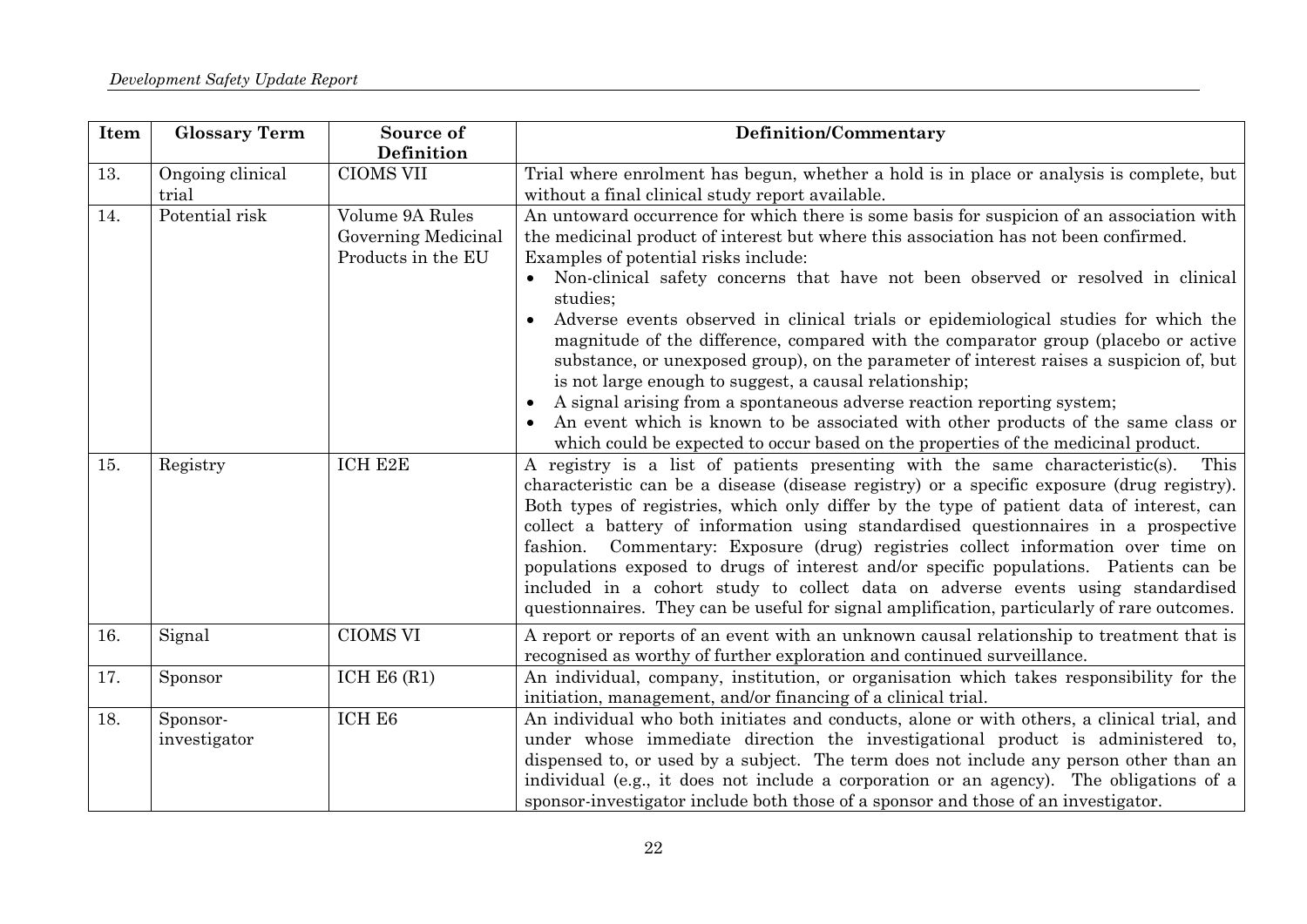# **APPENDIX B ─ Examples of Tables and Table Headings for Clinical Trial Listings**

# **Table 1 - Status of Ongoing and Completed Clinical Trials**

Overview of Ongoing Studies [Study Drug]

| Study ID |  |  | <b>Phase Country Study Title Study design Dosing regimen</b> | Study      | <b>FVFP†</b> Planned            | Subject |
|----------|--|--|--------------------------------------------------------------|------------|---------------------------------|---------|
|          |  |  |                                                              | population | enrolment exposure <sup>†</sup> |         |
|          |  |  |                                                              |            |                                 |         |
|          |  |  |                                                              |            |                                 |         |
|          |  |  |                                                              |            |                                 |         |

† FVFP = first visit first patient

‡ Based upon total number of patients recruited as of [date] and applied randomisation schemes

| Overview of Studies Completed During the DSON Feriod Study Drug |  |  |                           |              |                |                     |                                                                |
|-----------------------------------------------------------------|--|--|---------------------------|--------------|----------------|---------------------|----------------------------------------------------------------|
| Study ID                                                        |  |  | Phase Country Study Title | Study design | Dosing regimen | Study<br>population | Subject/patient patient<br>exposure per treatment<br>arm (M/F) |
|                                                                 |  |  |                           |              |                |                     |                                                                |

Overview of Studies Completed During the DSUR Period [Study Drug]

## **Table 2 - Estimated Cumulative Subject Exposure**

Estimates of cumulative subject exposure, based upon actual exposure data from completed clinical trials and the enrolment/randomisation schemes for ongoing trials.

<span id="page-26-0"></span>

| Treatment  | Number of subjects |
|------------|--------------------|
| drug       |                    |
| comparator |                    |
| placebo    |                    |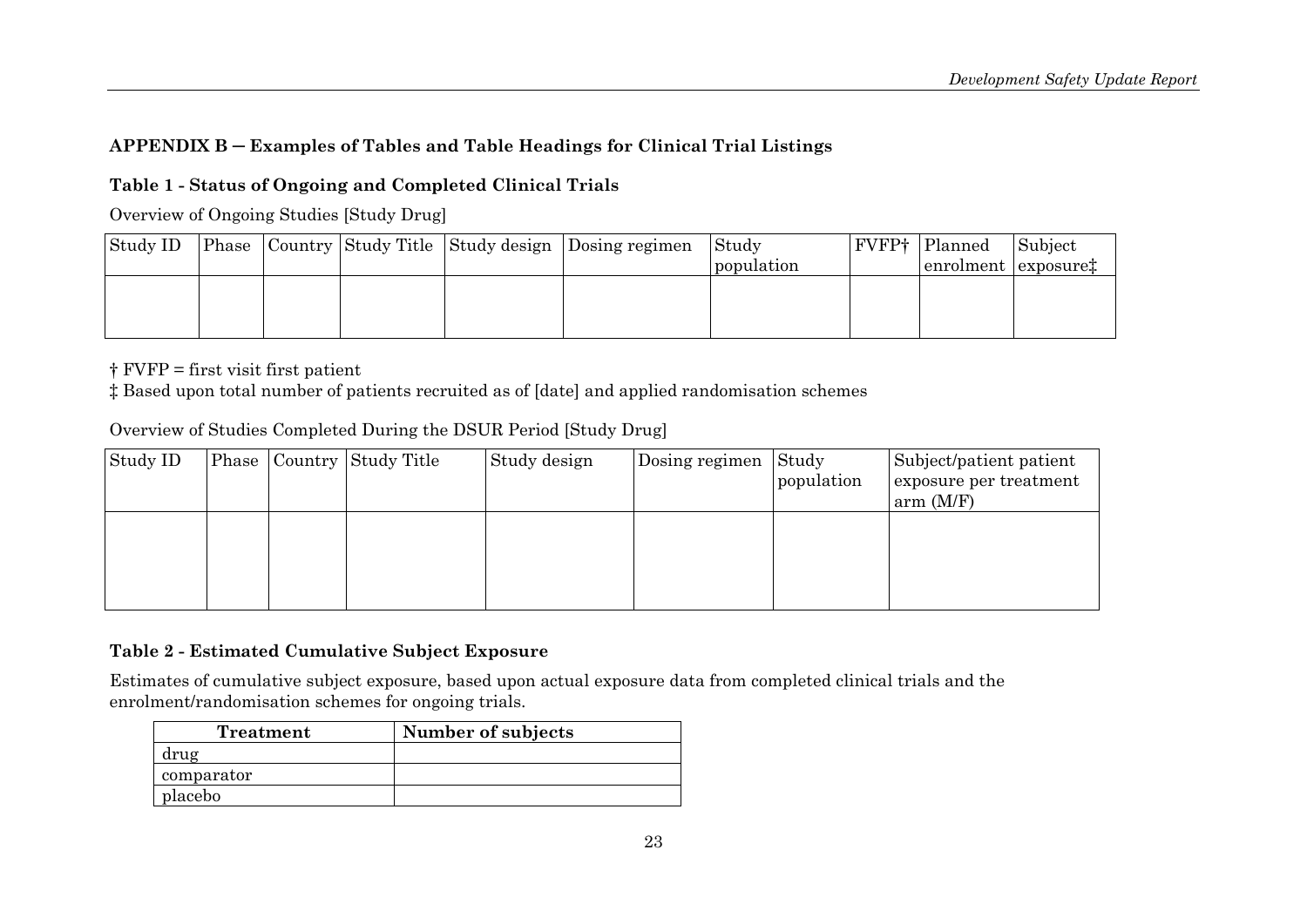**Table 3 - Cumulative Subject Exposure to Investigational Drug from Completed Clinical Trials by Age and Sex\*** 

|           | Number of subjects |        |       |  |  |  |
|-----------|--------------------|--------|-------|--|--|--|
| Age range | Male               | Female | Total |  |  |  |
|           |                    |        |       |  |  |  |
|           |                    |        |       |  |  |  |
|           |                    |        |       |  |  |  |
|           |                    |        |       |  |  |  |

\* Data from completed trials as of [date]

**Table 4 – Cumulative Subject Exposure to Investigational Drug from Completed Clinical Trials by Racial Group\*** 

| Racial group | Number of subjects |
|--------------|--------------------|
| Asian        |                    |
| Black        |                    |
| Caucasian    |                    |
| Other        |                    |
| Unknown      |                    |
| Total        |                    |

\* Data from completed studies as of [date]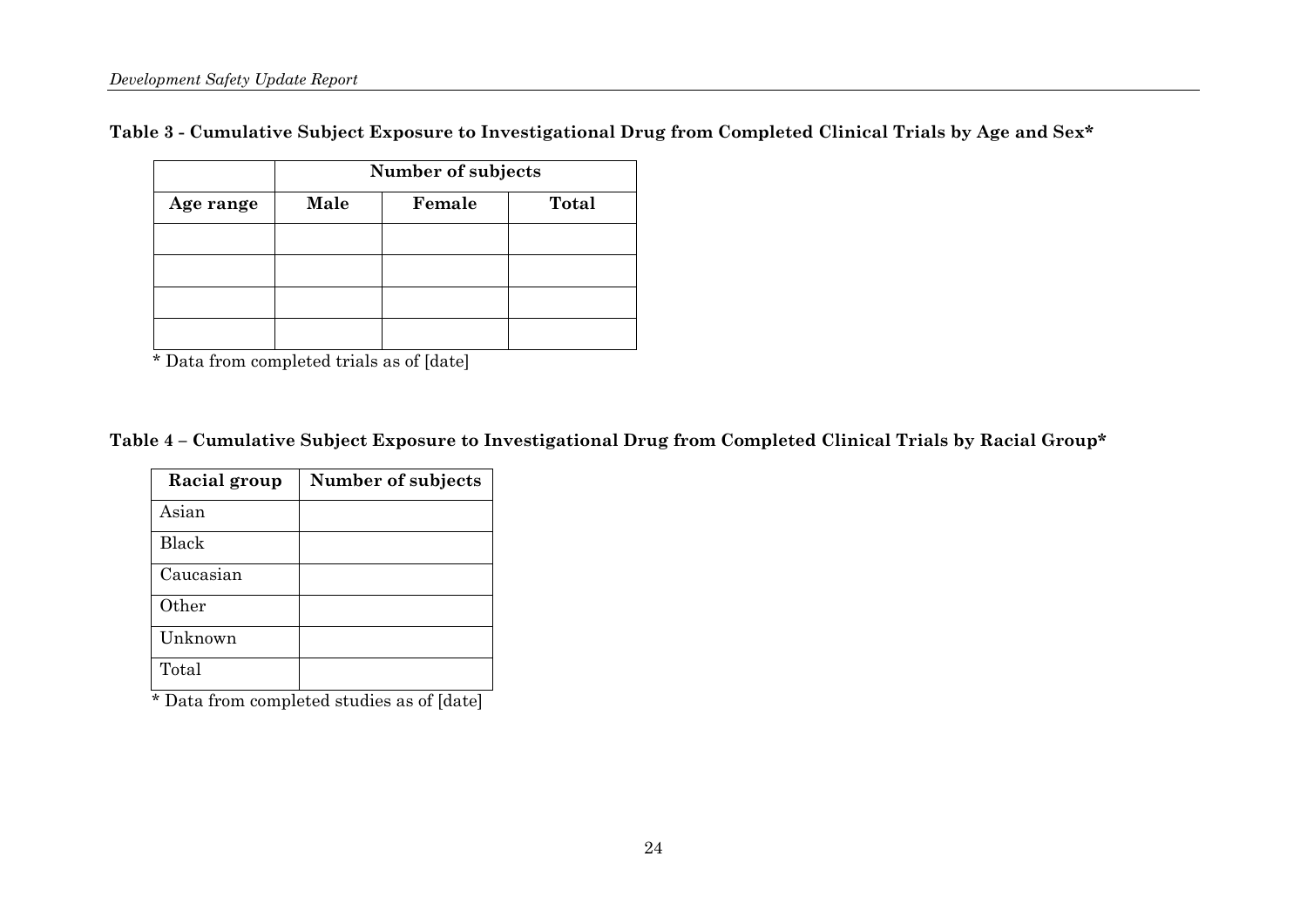#### **Table 5 - Examples of Headings for Interval Line Listings of Serious Adverse Reactions**

| Study ID | $\vert$ Case ID/ | Country Serious |           |          | Outcome Date of onset <sup>†</sup> Suspect Daily dose |          |                       | Dates of  | Comments |
|----------|------------------|-----------------|-----------|----------|-------------------------------------------------------|----------|-----------------------|-----------|----------|
| EudraCT  | Subject          | Gender adverse  |           |          | Time to onset# Drug                                   |          | Route                 | treatment |          |
| number   | numbert          | Age             | drug      |          |                                                       |          | Formulation Treatment |           |          |
|          |                  |                 | reactions |          |                                                       |          |                       | duration  |          |
|          |                  |                 | (SARs)    |          |                                                       |          |                       |           |          |
|          |                  |                 |           |          |                                                       |          |                       |           |          |
|          |                  |                 |           |          |                                                       |          |                       |           |          |
|          | ---------        | --------        | -------   | -------- | --------                                              | -------- | --------              | --------- | -------- |

Interval Line Listings of Serious Adverse Reactions

† Study/centre/patient

‡ 'Primary' SAR only

#### **Table 6 - Examples of Cumulative Tabulations of Serious Adverse Events**

Cumulative Summary Tabulation of Serious Adverse Events (SAEs)

| <b>System Organ Class</b>            | Total up to 31-Dec-09 |                |                      |                |
|--------------------------------------|-----------------------|----------------|----------------------|----------------|
| Preferred Term                       | [Study drug]          | <b>Blinded</b> | Active<br>comparator | <b>Placebo</b> |
| Investigations                       | 18                    |                |                      |                |
| Alanine aminotransferase increased   | 9                     | 2              | 4                    |                |
| Aspartate aminotransferase increased | 9                     | 2              | 3                    |                |
| <b>Nervous System Disorder</b>       | $\mathbf 2$           | 9.             |                      | 7              |
| Syncope                              | 2                     | റ              |                      | π,             |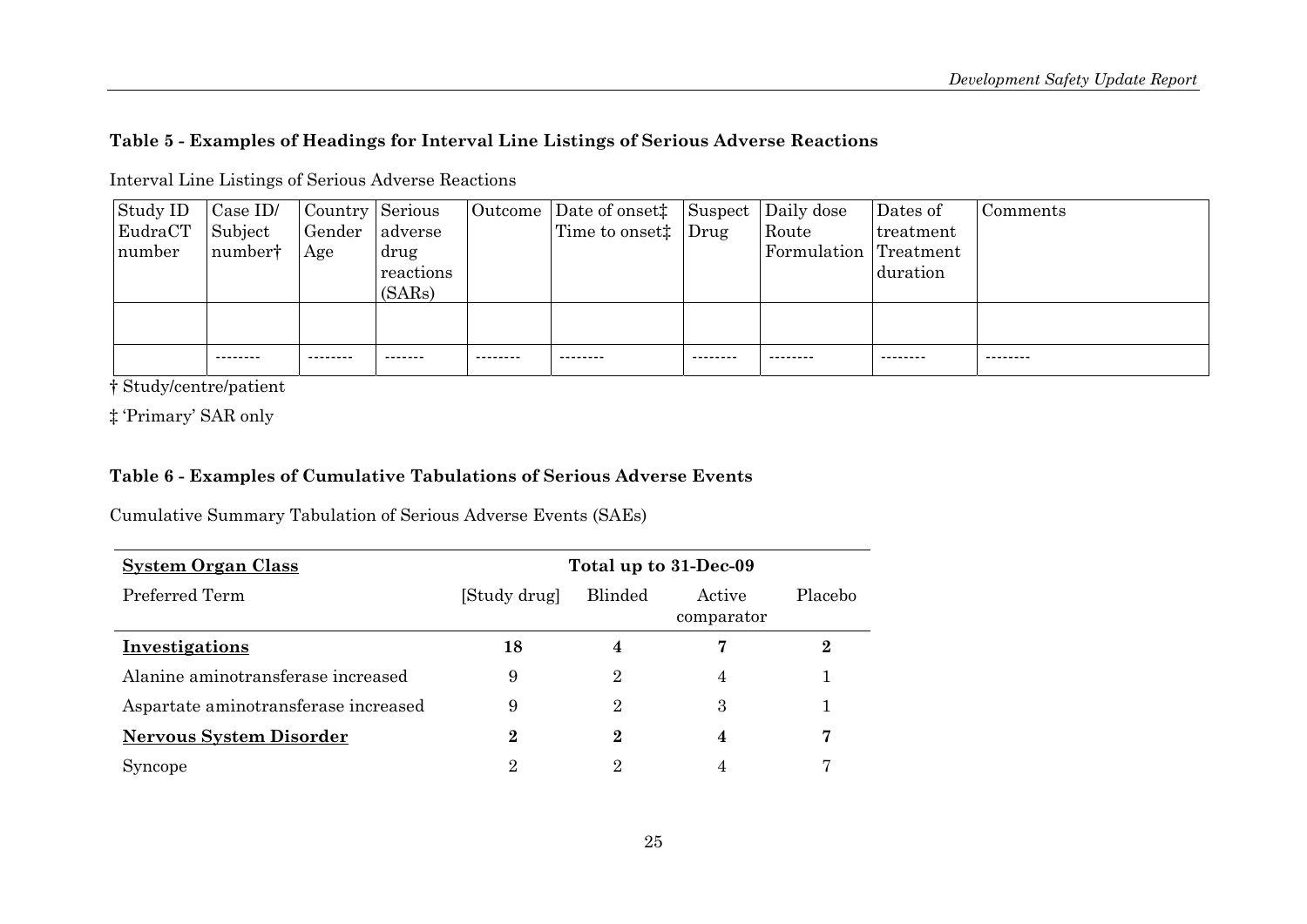# <span id="page-29-0"></span>**APPENDIX C— Examples of the Summary of Important Risks**

This appendix depicts fictitious examples of the Summary of Important Risks, prepared in three consecutive years, from 2012 to 2014. The Summary of Important Risks can be provided in either narrative (Appendix C1) or tabular (Appendix C2) format.

## **APPENDIX C1: Narrative Format**

#### *DSUR 2012*

#### **19 Summary of Important Risks**

New or updated risks are denoted with an asterisk.

#### 1. Nephrotoxicity

Drug Z is a para-aminoglycolate that bears structural similarities to aminoglycosides, currently under development for amelioration of angina pectoris in patients with stable coronary artery disease. Other members of this class are known to be nephrotoxic, and there was evidence of nephrotoxicity in both rats and rabbits at doses of 20 and 60 mg/kg/d, respectively.

In Phase I trials in healthy volunteers, 2 of 30 subjects (6.7%) who received the highest dose of drug Z (100 mg po qd for 7 days) exhibited transient increases in serum creatinine associated with proteinuria: subject 0127 had an increase in creatinine from 0.9 mg/dL at baseline to 1.8 mg/dL at Day 7; subject 0139 had an increase from 1.0 mg/dL at baseline to 1.9 mg/dL at Day 7. Both subjects had mild proteinuria (2+ by dipstick, 24-hour urinary protein not quantified). Urinalyses of both subjects were unremarkable (minimal cells; no casts). By Day 21, serum creatinine had returned to baseline in both subjects, and proteinuria had resolved (see Sections 8.2 and 18.1 for details). None of the other 28 healthy subjects who received drug Z 100 mg qd, and none of the 119 subjects who received drug Z at lower doses (50 mg or less, including 72 subjects with coronary artery disease), experienced proteinuria or significant increases in creatinine.

The increases in creatinine in the healthy volunteers who received the highest dose of drug Z (100 mg QD) were thought likely to be drug-related, in part because of the known nephrotoxicity of the drug class. It was decided, therefore, to reduce the maximum dose of drug Z in the Phase II trials to 50 mg. In addition, subject monitoring was intensified: serum creatinine, eGFR, albumin/creatinine ratios, blood urea nitrogen, and urinalysis are now performed at baseline, Weeks 1, 2, 4, 8, 16, and 24. Twenty-four-hour urinary protein excretion will be determined for any subject who develops proteinuria by dipstick. Study drug will be discontinued in subjects with creatinine increases of 0.5 mg/dL, a 30% rise in creatinine, or a 25% decrease in eGFR (repeated 2 times over a 3 day period). The protocol, informed consent document, and Investigator's Brochure have been revised accordingly.

#### 2. Hepatotoxicity

In rat study KR-102, 2 of 8 rats in the highest dose group (60 mg/kg/d) developed hepatic injury, with centrilobular necrosis. None of the rats that received lower doses had evidence of hepatotoxicity, and no hepatotoxicity was evident in rabbits at doses at high as 60 mg/kg/d.

One (1) subject (102-037) with coronary artery disease in study 102 who received 50 mg po qd drug Z developed moderate elevation of alanine aminotransferase (ALT) and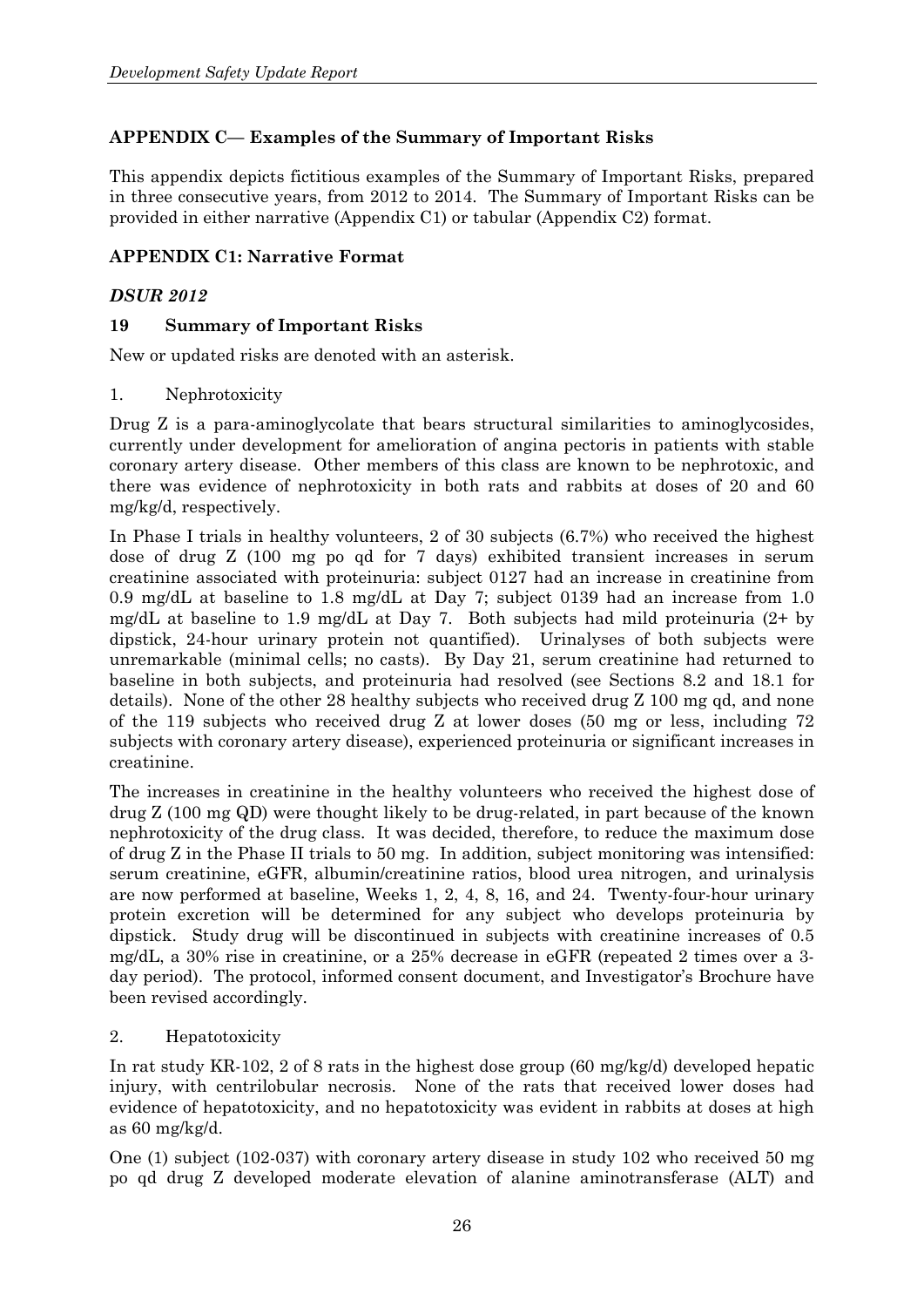aspartate aminotransferase (AST) on Day 14 (2.7 and 2.3 x the upper limits of normal, respectively), without increases in alkaline phosphatase or bilirubin (see Sections 8.2 and 18.1 for details). Drug Z was discontinued on Day 16, and transaminases returned to normal by Day 28. The subject denied alcohol consumption, and all serology was negative. The subject had been receiving drugs X and Y concomitantly on a chronic basis for >2 years prior to enrolment. Neither drug was suspected of causing the elevation in transaminases. Both were continued during the adverse event, making it very unlikely that they were the cause of the transaminase elevations. Of note, subject 102-037 was found to have concentrations of drug Z (Cmax) approximately 8-fold higher than the mean of the 50 mg cohort, suggesting an inability to metabolize drug Z. This possibility remains under investigation. An additional 148 subjects were exposed to drug Z in the Phase I program, and none exhibited transaminase elevations.

In light of the rat findings and the transaminase elevations in subject 102-037, more frequent monitoring has been implemented for the Phase II study. Assessments at Weeks 4 and 16 have been added, so that subjects now undergo assessment of ALT, AST, bilirubin, and alkaline phosphatase at baseline, Weeks 1, 2, 4, 8, 16, and 24. The protocol, informed consent document, and Investigator's Brochure have been revised accordingly.

# *DSUR 2013*

## **19 Summary of Important Risks**

New or updated risks are denoted with an asterisk.

1. Nephrotoxicity\*

Drug Z is a para-aminoglycolate, one of a class of drugs bearing structural similarities to aminoglycosides, and known to be nephrotoxic. Two of 30 healthy volunteers (6.7%) in the Phase I program who had received drug Z 100 mg PO qd developed transient increases in serum creatinine associated with mild proteinuria (by dipstick), and the 100 mg dose was dropped from further development. In the completed Phase II trial of drug Z in patients with coronary artery disease and stable angina pectoris (Study 201), increases in creatinine >1.25 but <1.5 times baseline were observed in 5 of 60 subjects  $(8.3\%)$  in the 50 mg group, 5 of 62 subjects  $(8.1\%)$  in the 25 mg group, and 3 of 59 subjects (5.1%) in the 10 mg group, versus 6 of 61 subjects (10%) in the placebo group. For all of these subjects, the study drug was continued (per protocol), and serum creatinine returned to baseline within 2 weeks. Increases in creatinine >1.5 times baseline were observed in 1 of 60 subjects (1.7%) in the 50 mg group, 0 of 62 subjects in the 25 mg group, and 1 of 59 subjects (1.7%) in the 10 mg group, versus 2 of 61 subjects (3.3%) in the placebo group. The study drug was discontinued in all of these subjects (per protocol), and serum creatinine returned to baseline within 2 weeks. As explained in Sections 8.2 and 18.1, the "recovery" of creatinine to normal (i.e., the slope of the creatinine vs. time relationship) was the same in subjects who continued and discontinued the study drug, suggesting that this was not a specific drug effect. Of note, 3 of the 4 drug Z-treated subjects who developed creatinine elevations were taking concomitant diuretics. In ongoing studies 202 and 204, serum creatinine, eGFR, blood urea nitrogen, and urinalysis continue to be monitored at baseline, Weeks 1, 2, 4, 12, 24, and 48. Twenty-four-hour urinary protein excretion is determined in any subject who develops proteinuria by dipstick.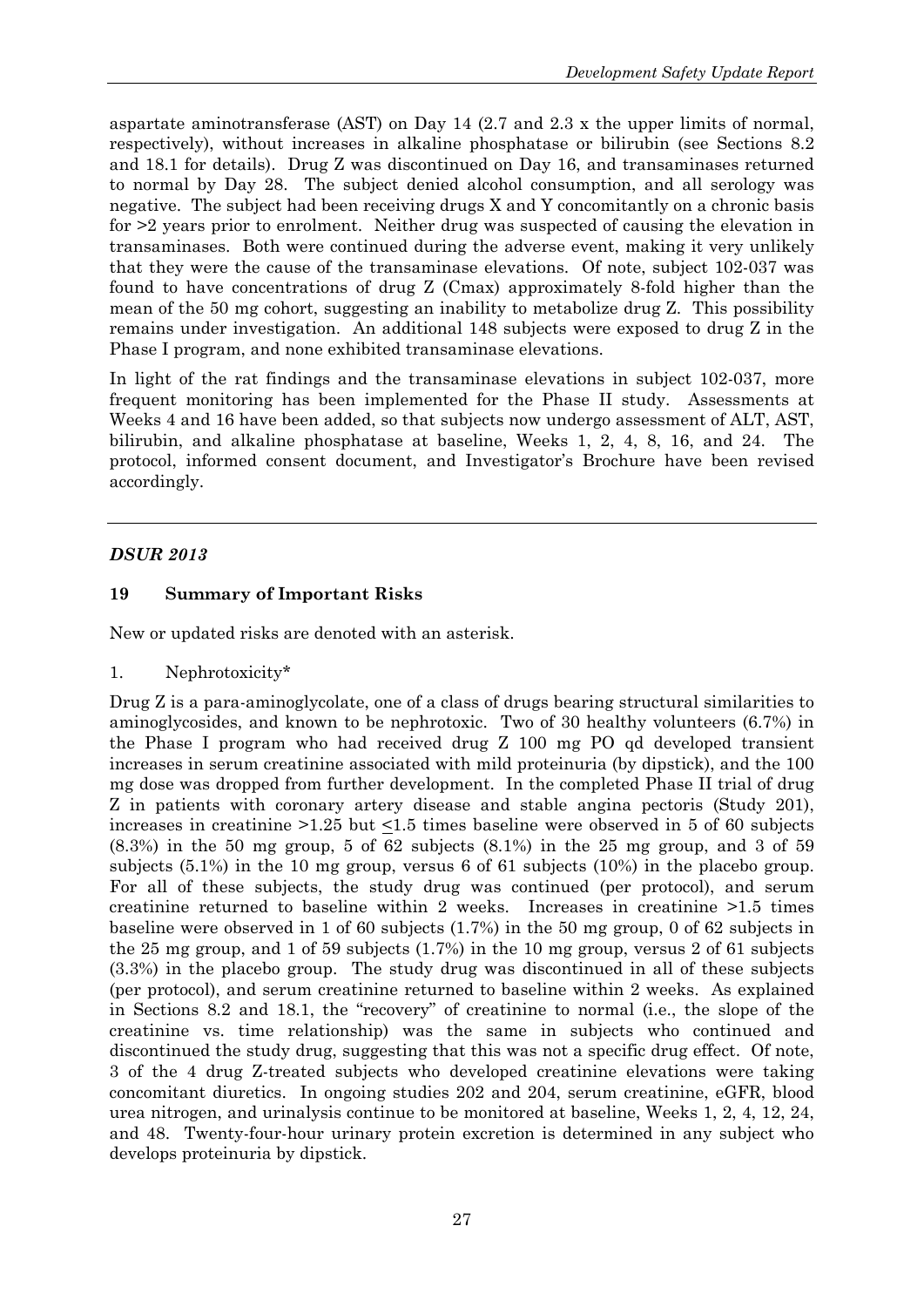#### 2. Hepatotoxicity\*

Drug Z caused centrilobular necrosis at the highest dose tested (60 mg/kg/d) in rats (although there was no evidence of liver damage at this dose in rabbits). One (1) of 149 subjects (0.7%) in the Phase I program developed unexplained elevations of ALT and AST approximately 2.5 x the upper limit of normal on Day 14; which resolved on discontinuation of the drug. Two drug Z-treated subjects in the completed Phase II study #201 (2/181, 1.1%) had transaminase elevations (see Section 8.2), but these were mild and transient, and one subject in the placebo group (1/61, 1.6%) had more severe elevations. Based on this information, the present monitoring plan seems appropriate, and no changes have been made to the protocol, Investigator's Brochure, or informed consent document. Of note, one subject with elevated transaminases (102-037) had been thought to have had an unusually high Cmax; however, this was subsequently determined to be a laboratory error.

#### 3. Syncope\*

Drug Z is thought to be a mild nitric oxide (NO)-dependent vasodilator, which could be partly responsible for its anti-anginal effect. During this period there were 2 reports of syncope (2/81, 1.1%) from study #201 that were considered by investigators to be causally-related to drug Z (subjects 201-119 and 201-212). The subjects had been receiving 10 and 25 mg of drug Z, respectively. Although both subjects were predisposed to syncope (one was apparently very dehydrated; the other had a long history of syncope), there is mechanistic plausibility and we will continue to focus on syncope as a possible drug-related side effect. No specific changes have been were made to the monitoring plan as a result of these adverse events.

## *DSUR 2014*

## **19 Summary of Important Risks**

New or updated risks are denoted with an asterisk.

1. Nephrotoxicity\*

Drug Z is a para-aminoglycolate, one of a class of drugs bearing structural similarities to aminoglycosides, and known to be nephrotoxic. A 100 mg dose, studied in Phase I, was dropped from further development because of increases in creatinine and proteinuria in normal volunteers. In the Phase II program, increases in creatinine >1.25 but <1.5 times baseline were observed in 7.8%, 6.8%, and 5.8% of subjects in the 50, 25, and 10 mg treatment groups, respectively, versus 6.3% in the placebo group. Increases in creatinine >1.5 times baseline were observed in 1.5%, 0.5%, and 1.9% of subjects in the 50, 25, and 10 mg treatment groups, respectively, versus 2.7% in the placebo group. As noted in Sections 8.2 and 18.1, increases in creatinine seem to be associated with dehydration and diuretic use. In addition, a number of the subjects with increases in creatinine of more than 50% from baseline have had unusually low baseline values (i.e.,  $\leq 0.6$  mg/dL). The clinical meaning of this is unclear.

In the ongoing Phase III trial (301), serum creatinine, eGFR, blood urea nitrogen, and urinalysis are monitored at baseline, Weeks 1, 4, 12, and 48. Twenty-four-hour urinary protein excretion is determined in any subject who develops 3+ or greater proteinuria by dipstick.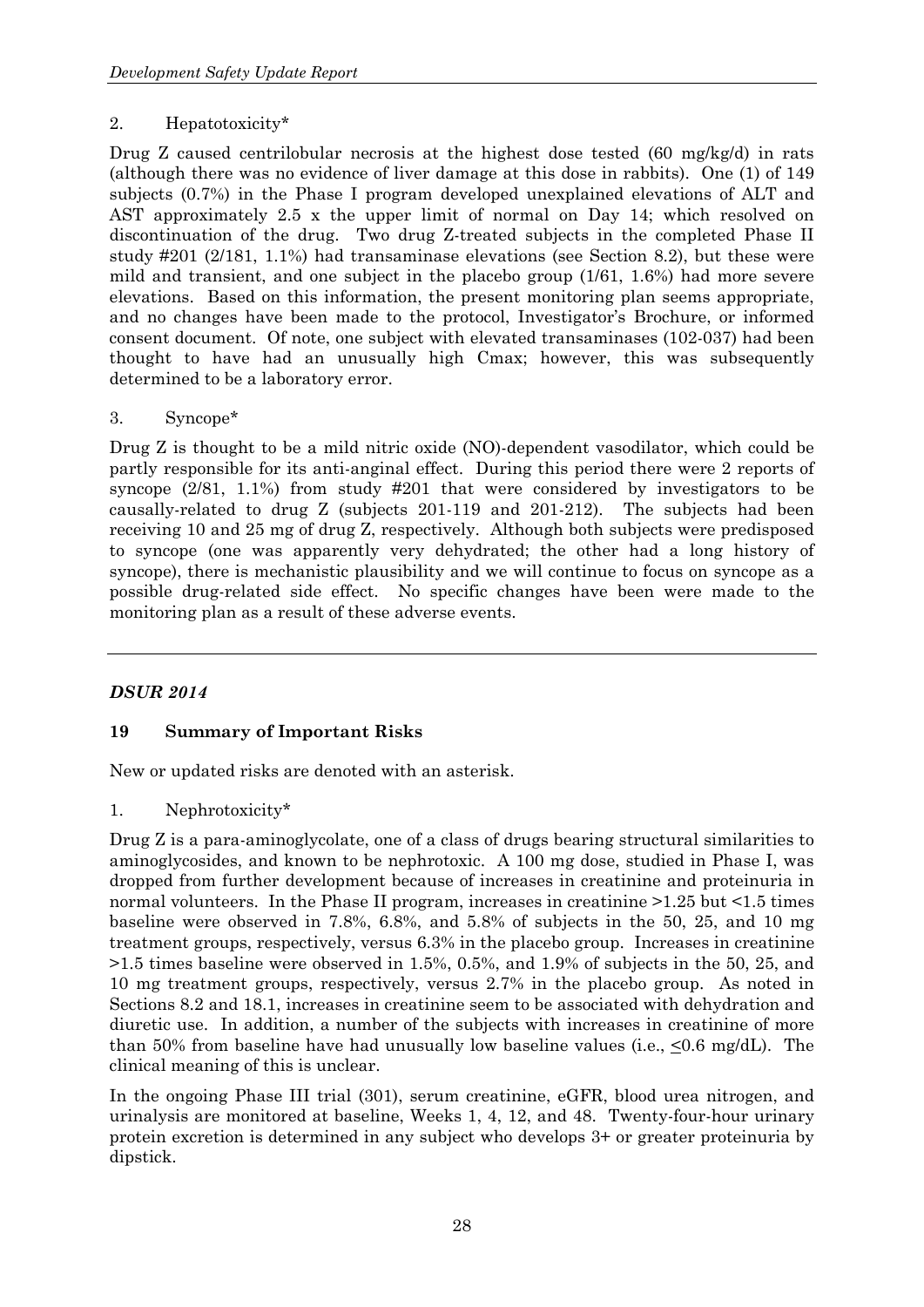# 2. Hepatotoxicity\*

Drug Z caused centrilobular necrosis at the highest dose tested in rats. There was frequent monitoring of ALT, AST, alkaline phosphatase, and bilirubin in the Phase I and II trials, and no consistent pattern of laboratory abnormalities has emerged suggestive of liver injury.

In the ongoing Phase III study (301), the above laboratory tests of liver injury are monitored at baseline, Weeks 1, 4, 12, and 48.

3. Syncope\*

Drug Z is thought to be a nitric oxide (NO)-dependent vasodilator, which could be partly responsible for its anti-anginal effect. There have been 21 reports of syncope in drug Ztreated subjects thus far in the development program (21/632, 3.3%), versus 3 (1.4%) in placebo. Most of the cases were orthostatic, and/or associated with coadministration of nitrates or vasodilators. In the Phase III program, subjects are advised against concurrent administration of vasodilators (e.g., nitrates, dihydropyridine calcium channel blockers), and given general precautions regarding orthostatic dizziness. The protocol, informed consent document, and Investigator's Brochure have been revised to include this risk.

#### 4. Pancreatitis\*

Three case reports of pancreatitis have been reported from subjects in the completed Phase II and ongoing Phase III trials (see Sections 8.1 and 8.2, respectively). Although there were plausible alternative explanations for each case, evidence of pancreatitis will be carefully sought thorough laboratory monitoring: all subjects enrolled in the Phase III trial (301) undergo screening evaluations of lipase and amylase, with repeat evaluations at Weeks 1 and 4.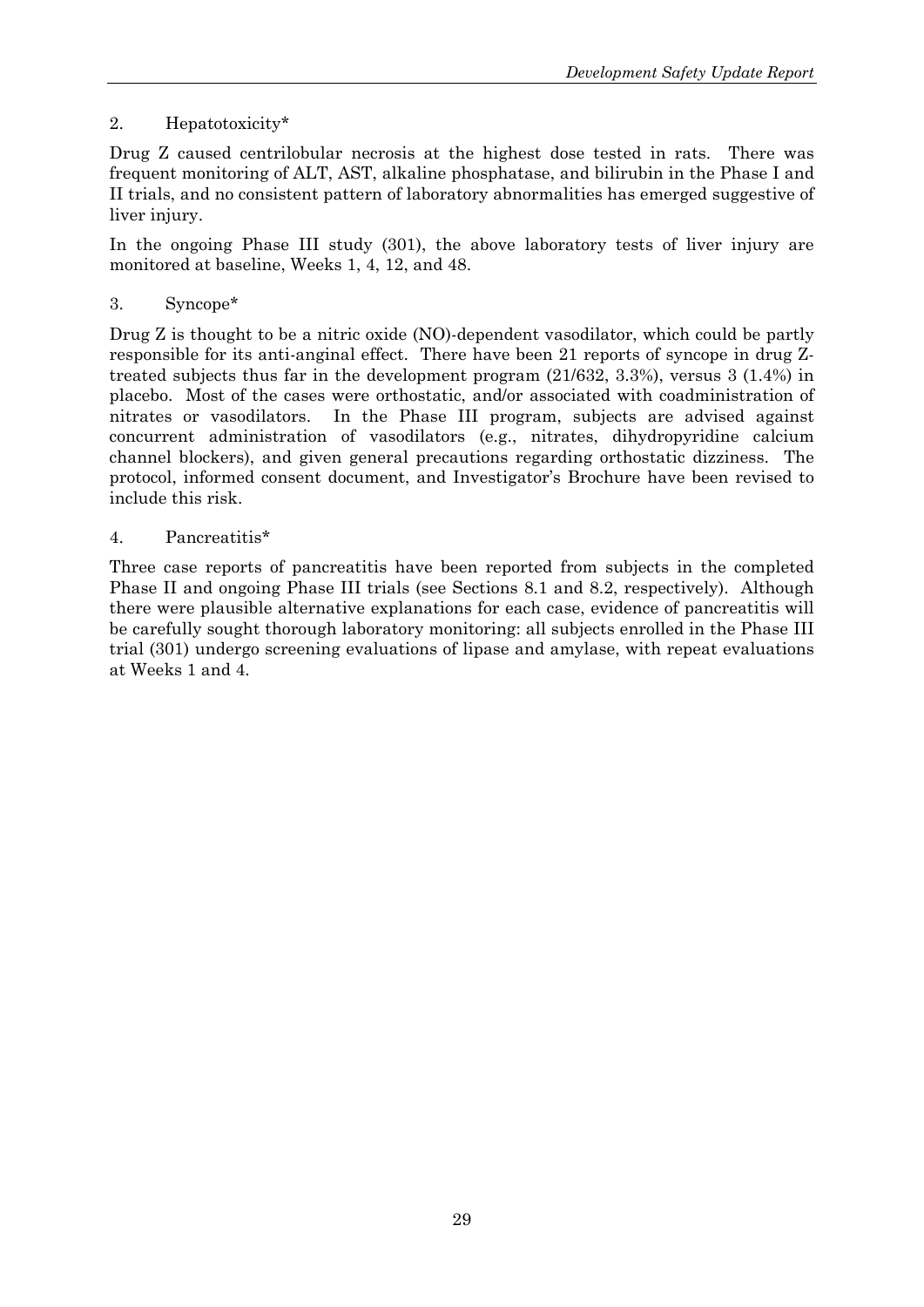# **APPENDIX C2**: **Tabular Format**

#### **19 Summary of Important Risks**

This section summarises the important identified or potential risks that have been recognised during the conduct of the Drug Z clinical development programme. At present, all are considered as potential risks, with none characterised as identified risks associated with the administration of drug Z.

The following have been recognised as important potential risks during the reporting period:

- Nephrotoxicity
- Hepatotoxicity
- Syncope
- Pancreatitis

Additional details are provided in Table X, below:

## **Table X Summary of Important Risks**

New or updated risks are denoted with an asterisk.